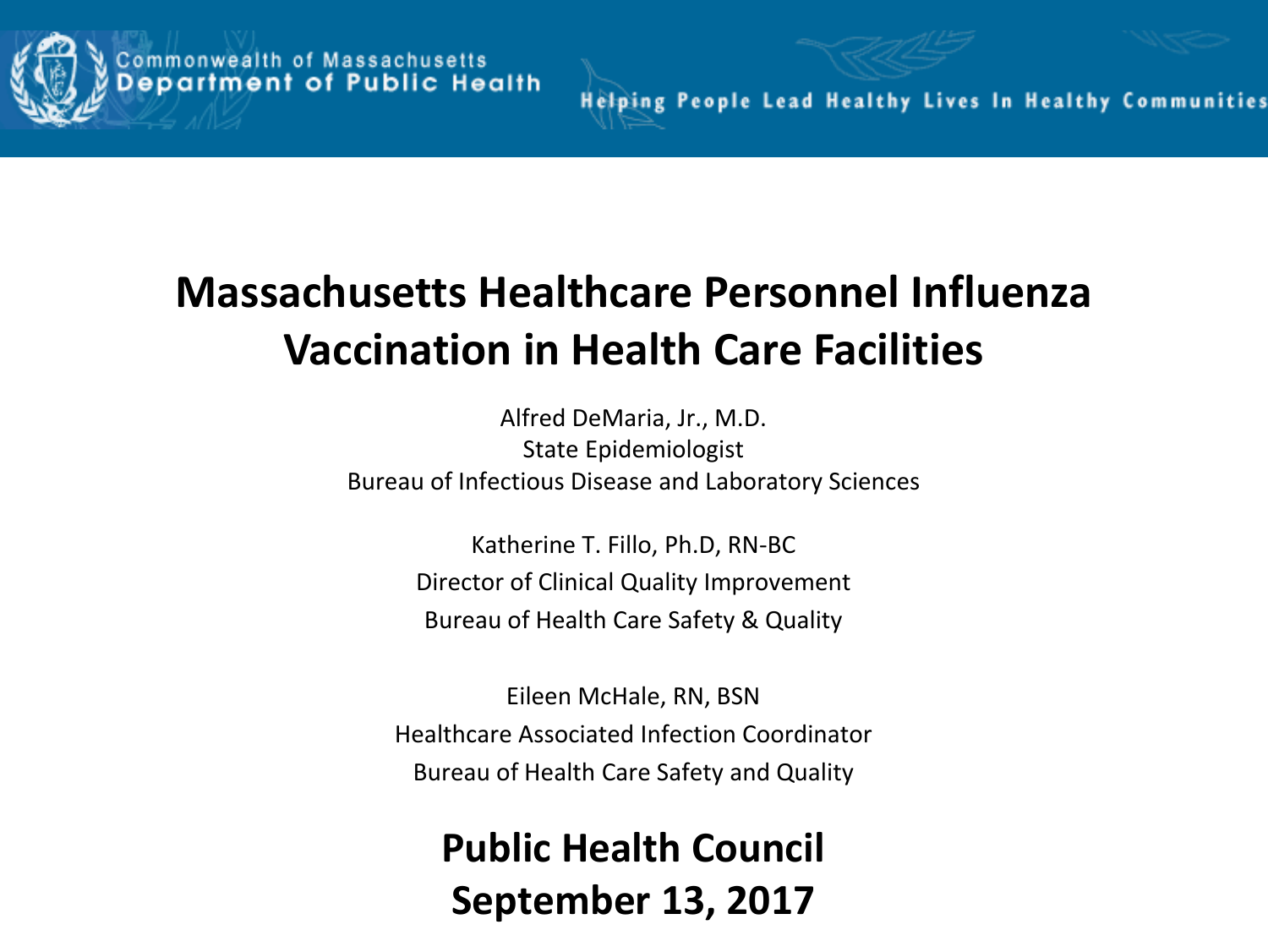

- Health care personnel (HCP) are at high risk for influenza exposure and illness, and may be a source of influenza virus transmission in health care settings.
- Annual immunization is the best method of preventing influenza and potentially serious complications.\*
- The Massachusetts Department of Public Health (DPH) considers the prevention of influenza by promoting vaccination an organizational priority that should be part of the overall institutional commitment to improvement for licensed healthcare facilities.

[\\*https://www.cdc.gov/flu/professionals/infectioncontrol/healthcaresettings](https://www.cdc.gov/flu/professionals/infectioncontrol/healthcaresettings.htm) [.htm](https://www.cdc.gov/flu/professionals/infectioncontrol/healthcaresettings.htm)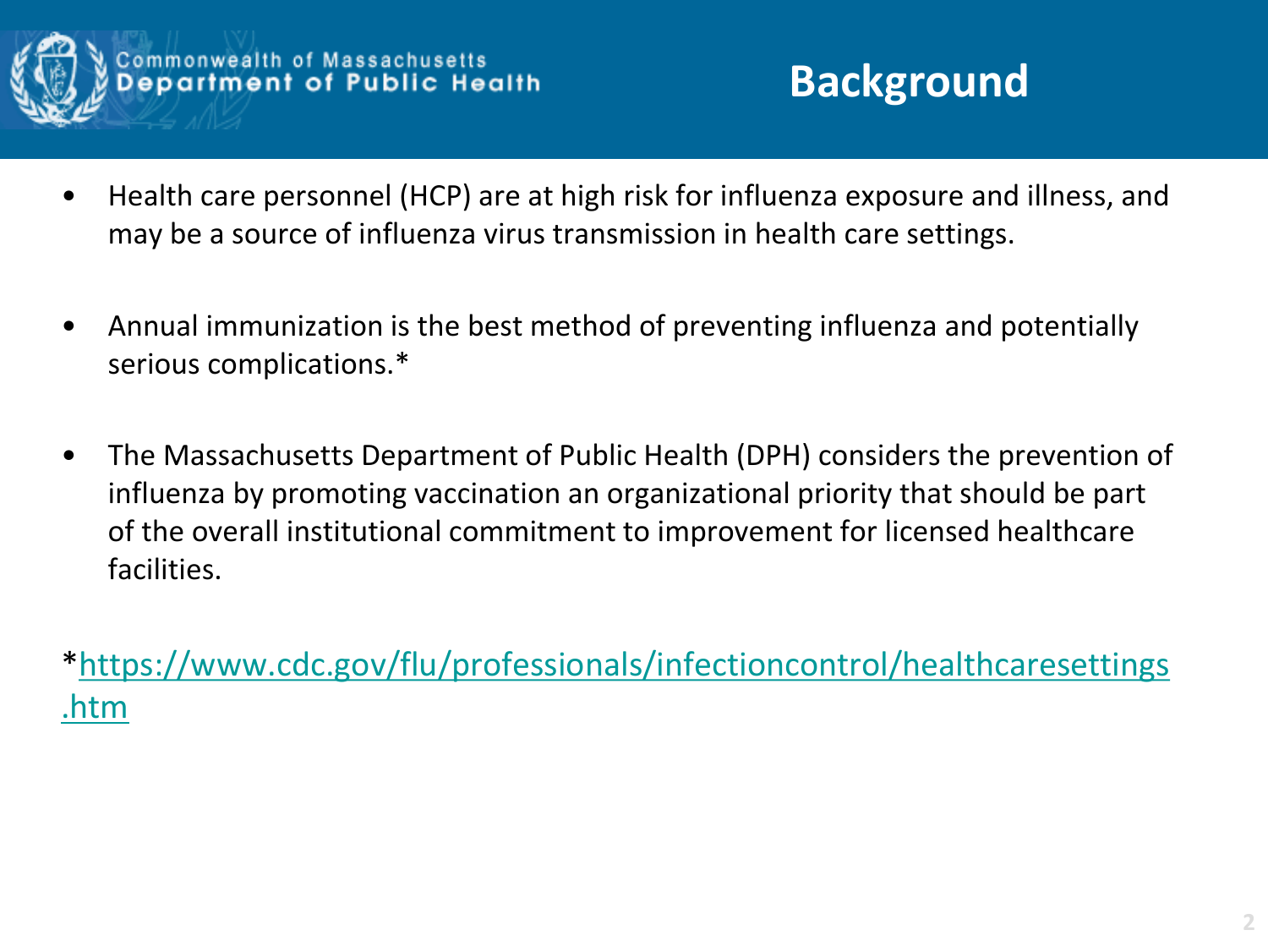

## **Background**

As a condition of licensure, DPH regulations require health care facilities, including hospitals, ambulatory surgical centers, dialysis centers, clinics, nursing homes, rest homes, and adult day health programs to:

- Offer free-of-charge, annual influenza vaccine to all personnel (full and part-time employees, contracted employees, volunteers, house staff and students);
- Document receipt of influenza vaccine administered within and outside the facility or document the declination of immunization for HCP; and
- Report information to DPH documenting compliance with the vaccination requirement, in accordance with reporting and data collection guidelines of the Commissioner (105 CMR.)

105 CMR 130.325, 105 CMR 140.150, 105 CMR 150.002(D)(8), 105 CMR 158.030(L)(8)

• Centers for Medicare & Medicaid Services (CMS) Quality Reporting Programs require acute care hospitals, ambulatory surgical centers, dialysis centers and non-acute hospitals to report HCP influenza data through the National Healthcare Safety Network (NHSN) of the Centers for Disease Control and Prevention (CDC).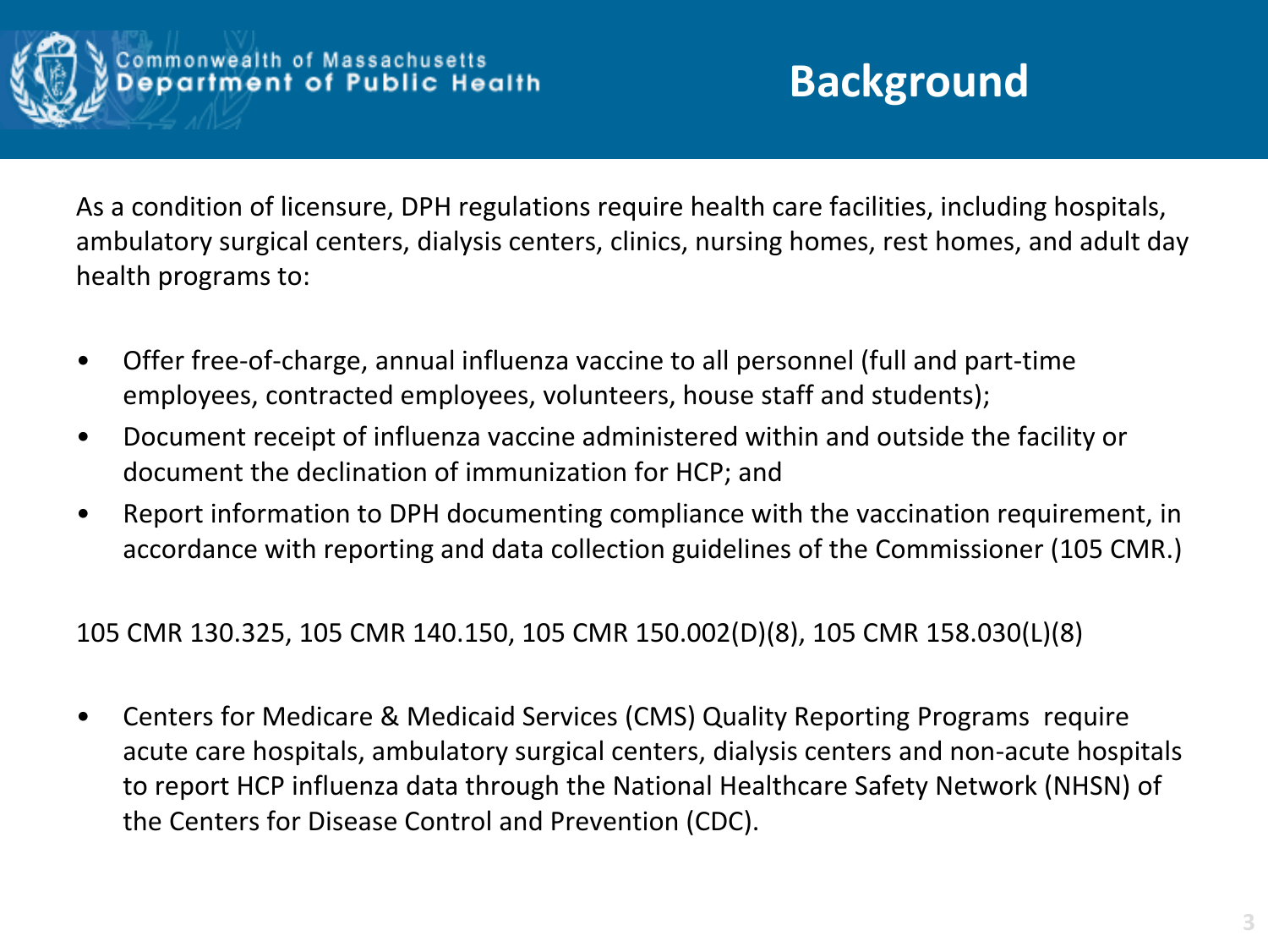

To protect the lives and welfare of patients, employees, and communities, as well as to improve quality and reduce healthcare costs, DPH has established an overall minimum influenza vaccination rate of 90% or greater for eligible HCP at all licensed healthcare facilities.

This performance goal is intended to advance patient and HCP health and safety by ensuring optimal HCP influenza vaccination coverage, and is in alignment with the National Healthy People 2020 target of 90% influenza coverage of HCP.

[https://www.healthypeople.gov/node/4668/data\\_details](https://www.healthypeople.gov/node/4668/data_details)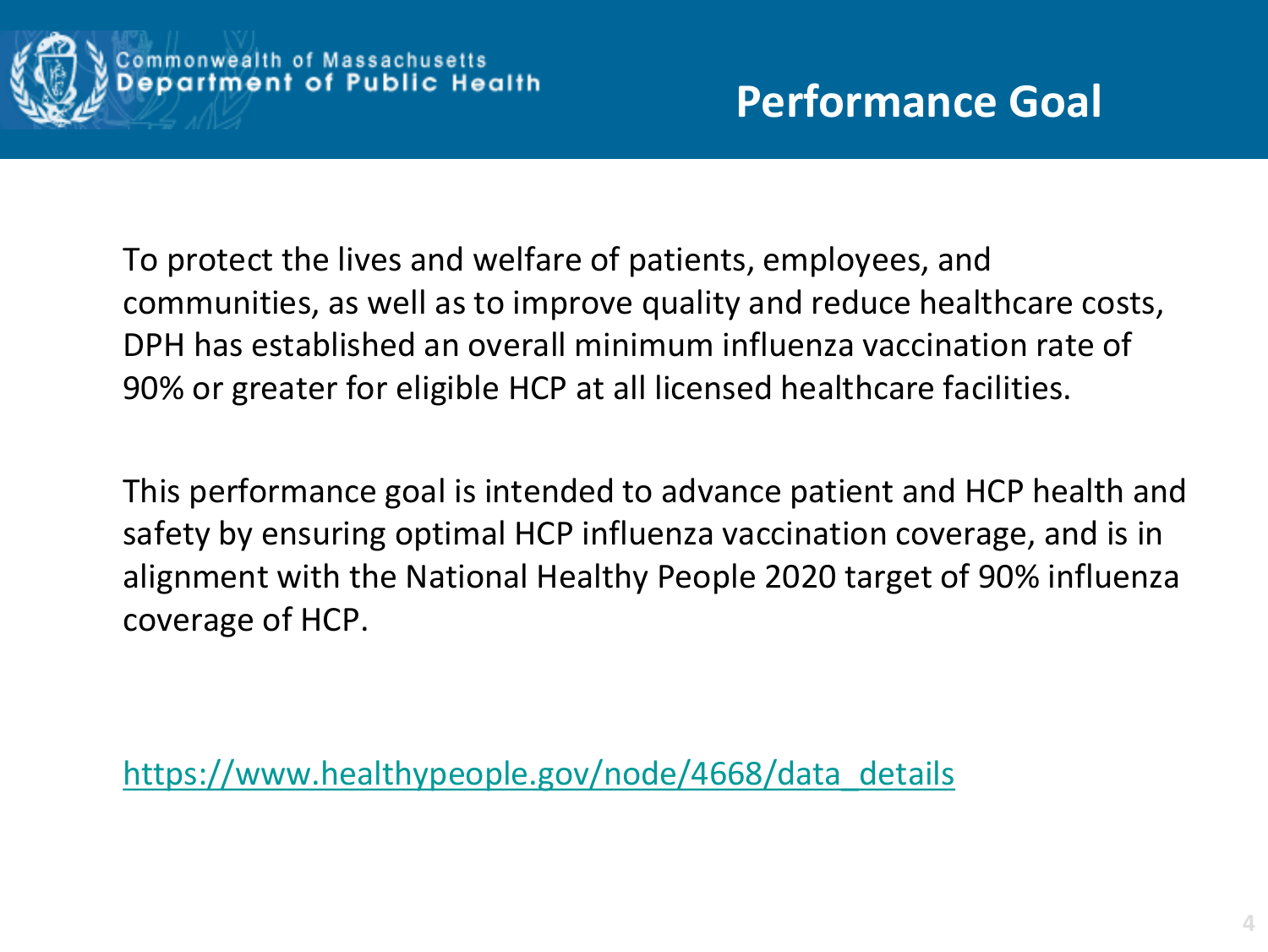

Health Care Facilities report HCP influenza vaccination rates to DPH in two ways:

- Consistent with the Centers for Medicare & Medicaid Services (CMS) Quality Reporting Programs, DPH requires acute care hospitals, ambulatory surgical centers, dialysis centers and non-acute hospitals to report HCP influenza data through the National Healthcare Safety Network (NHSN) of the Centers for Disease Control and Prevention (CDC).
- Clinics, nursing homes, rest homes, and adult day health programs are required to report health care personnel influenza data directly to the DPH Healthcare Associated Infection (HAI) Prevention Program.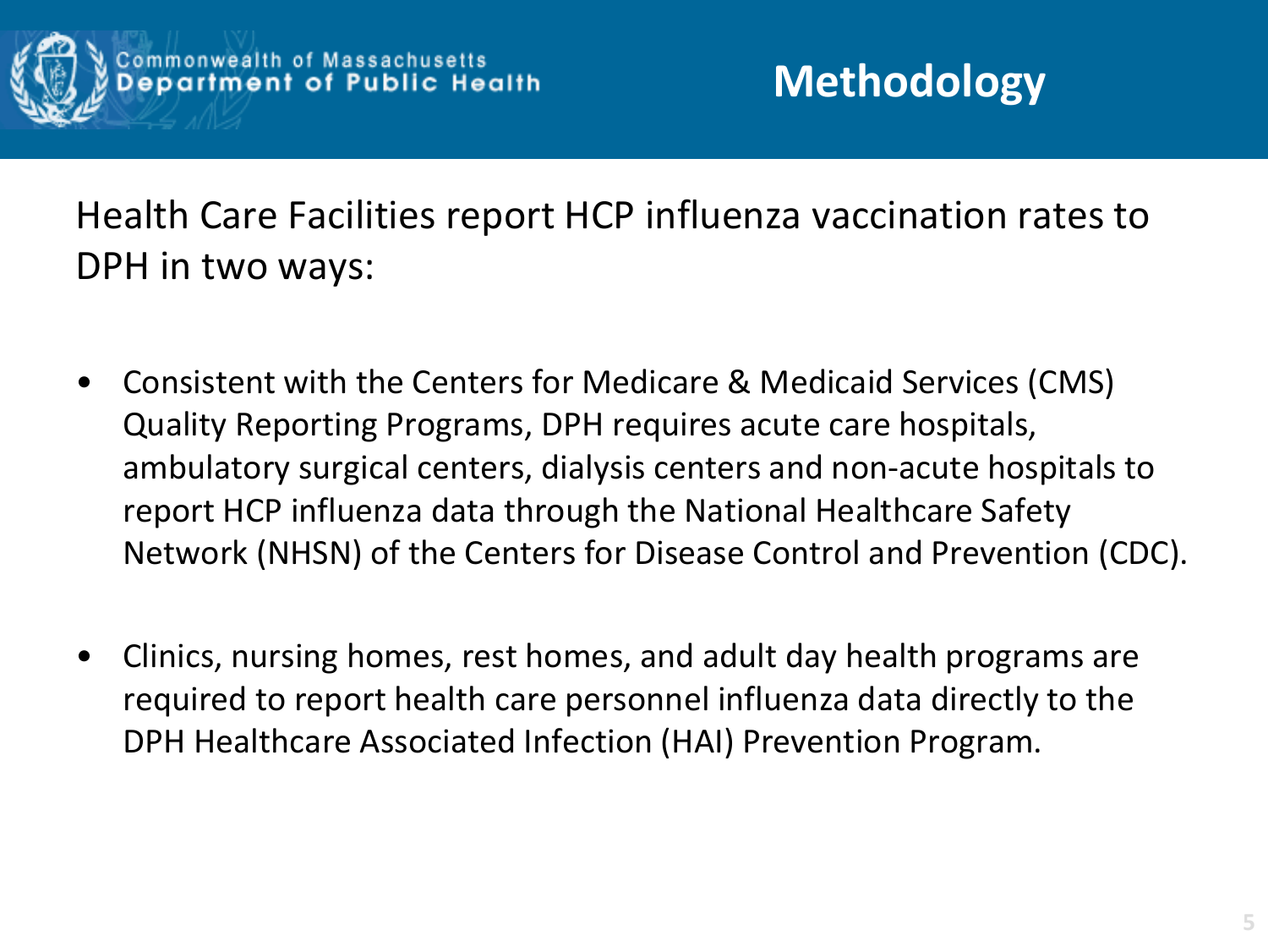

## **NHSN Methodology**

**Acute Care Hospitals, Ambulatory Surgical Centers, Dialysis Centers and Non-acute Hospitals**

NHSN requires facilities to provide the number of HCP physically at the facility for one or more days between October 1 and March 31 of the influenza season for each of the following three categories:

- Employees on facility payroll;
- Licensed independent practitioners; and
- Students/trainees and volunteers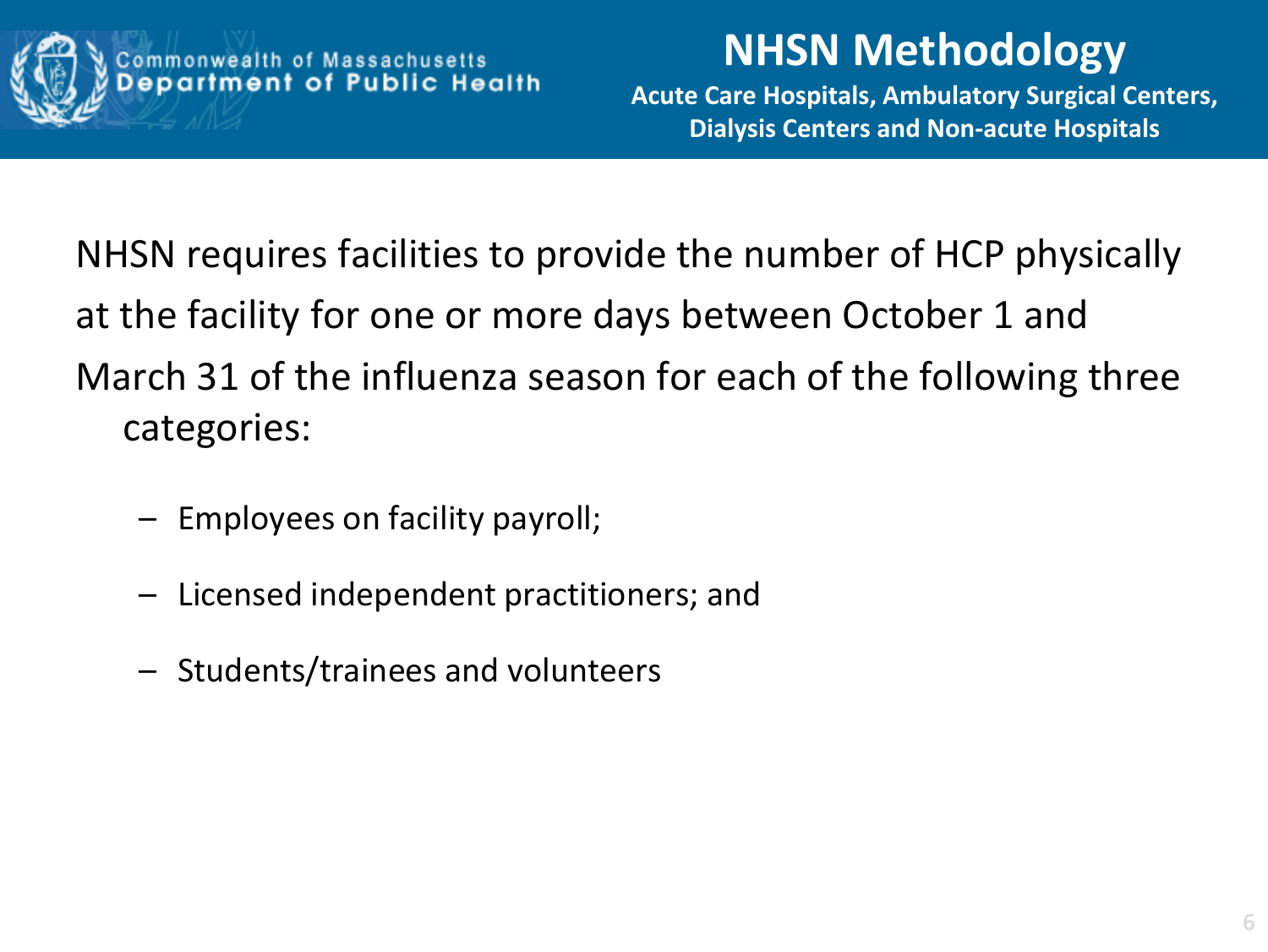

## **NHSN Reporting Requirements**

**Acute Care Hospitals, Ambulatory Surgical Centers, Dialysis Centers and Non-acute Hospitals**

For each category of HCP, for the period October 1, 2016 to March 31, 2017, facilities must collect and report the number of:

- HCP vaccinated at the facility;
- HCP vaccinated elsewhere (PCP office, pharmacy, etc.);
- HCP that declined vaccine;
- HCP with a medical contraindication to the vaccine; and
- HCP with unknown vaccine status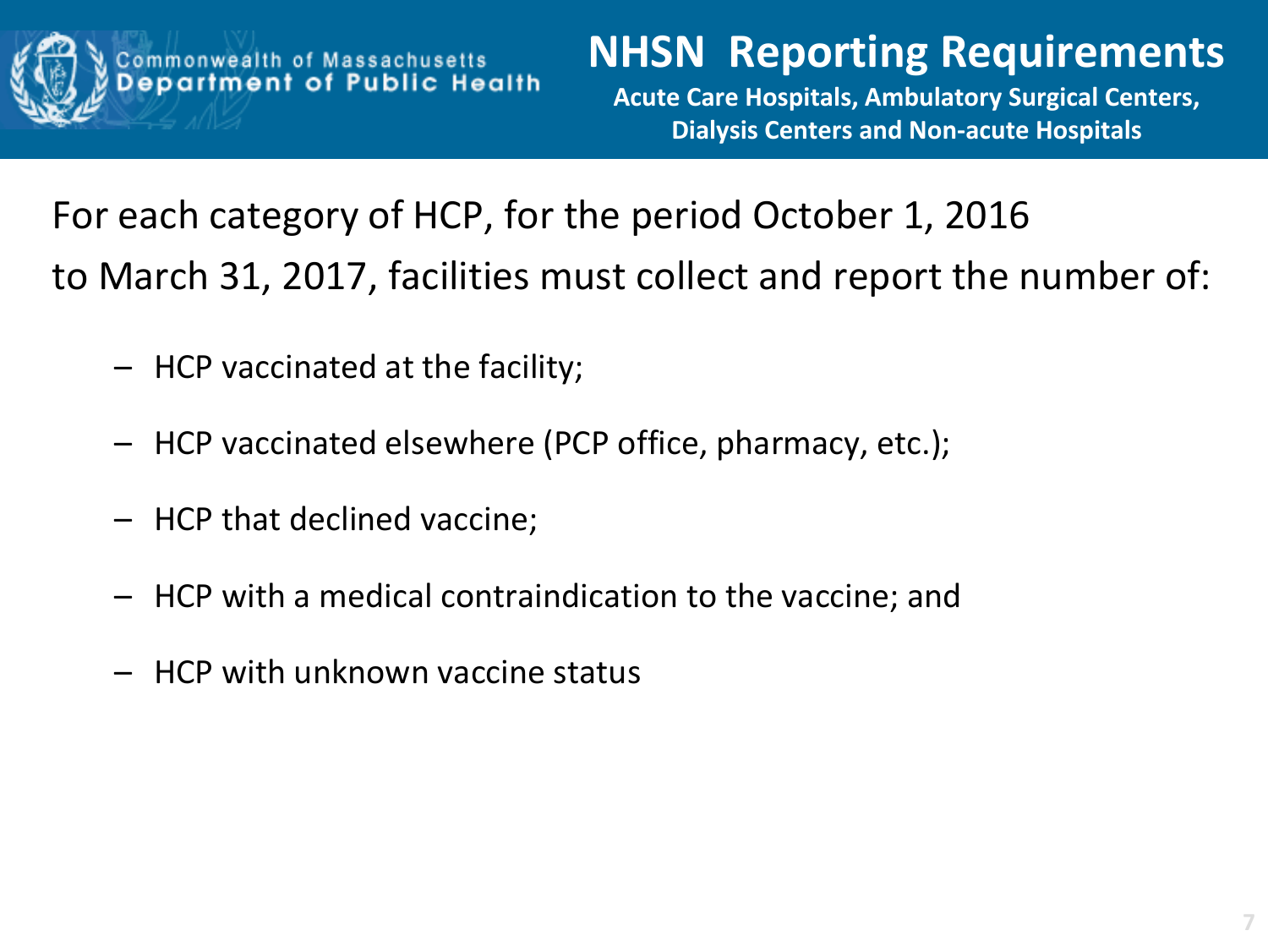

#### assachusetts<br>Public Health mmonwea

### **NHSN Measures**

**Acute Care Hospitals, Ambulatory Surgical Centers, Dialysis Centers and Non-acute Hospitals**

Calculated aggregate percentage for all HCP across Massachusetts acute care hospitals, ambulatory surgical centers, dialysis facilities and non-acute hospitals.

Percentage HCP vaccinated in 2016-2017

| HCP Vaccinated at Facility + HCP Vaccinated Elsewhere<br>Vaccine Coverage = |                       |  |
|-----------------------------------------------------------------------------|-----------------------|--|
| Total # HCP at Facility                                                     |                       |  |
| Percentage HCP in facility that declined vaccine in 2016-2017               |                       |  |
| # HCP Declined Vaccine                                                      |                       |  |
| Total # HCP at Facility                                                     |                       |  |
|                                                                             | Vaccine Declination - |  |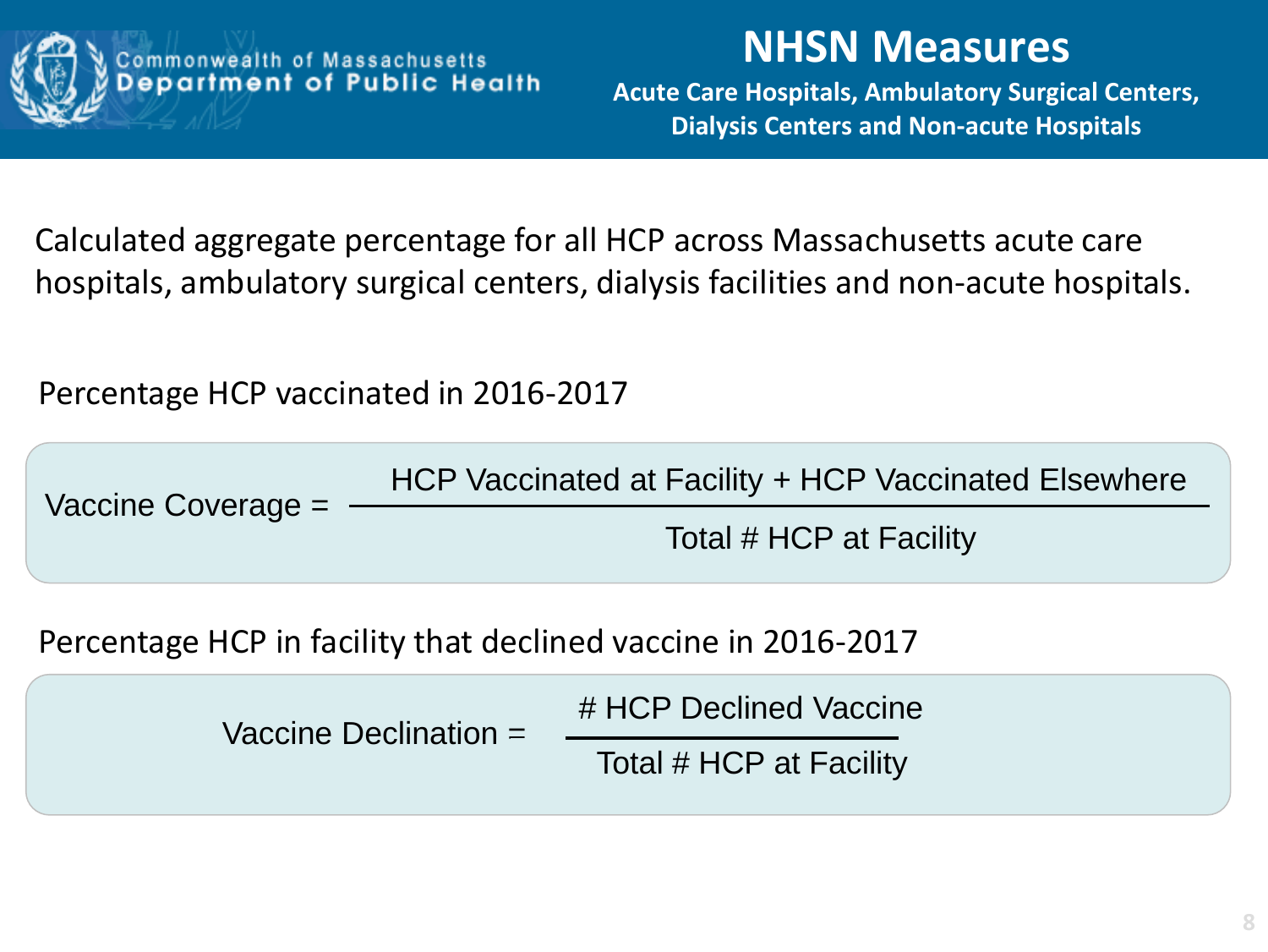

#### **NHSN Measures**

**Acute Care Hospitals, Ambulatory Surgical Centers, Dialysis Centers and Non-acute Hospitals**

#### Percentage HCP in facility with a medical contraindication to vaccine in

2016-2017

| Medical Contraindication $=$ $\_\_$ | # HCP with Medical Contraindication |
|-------------------------------------|-------------------------------------|
|                                     | Total # HCP at Facility             |

Percentage HCP in facility with unknown influenza vaccine status in 2016-2017

| Unknown Vaccine Status = | # HCP with Unknown Vaccine Status |
|--------------------------|-----------------------------------|
|                          | Total # HCP at Facility           |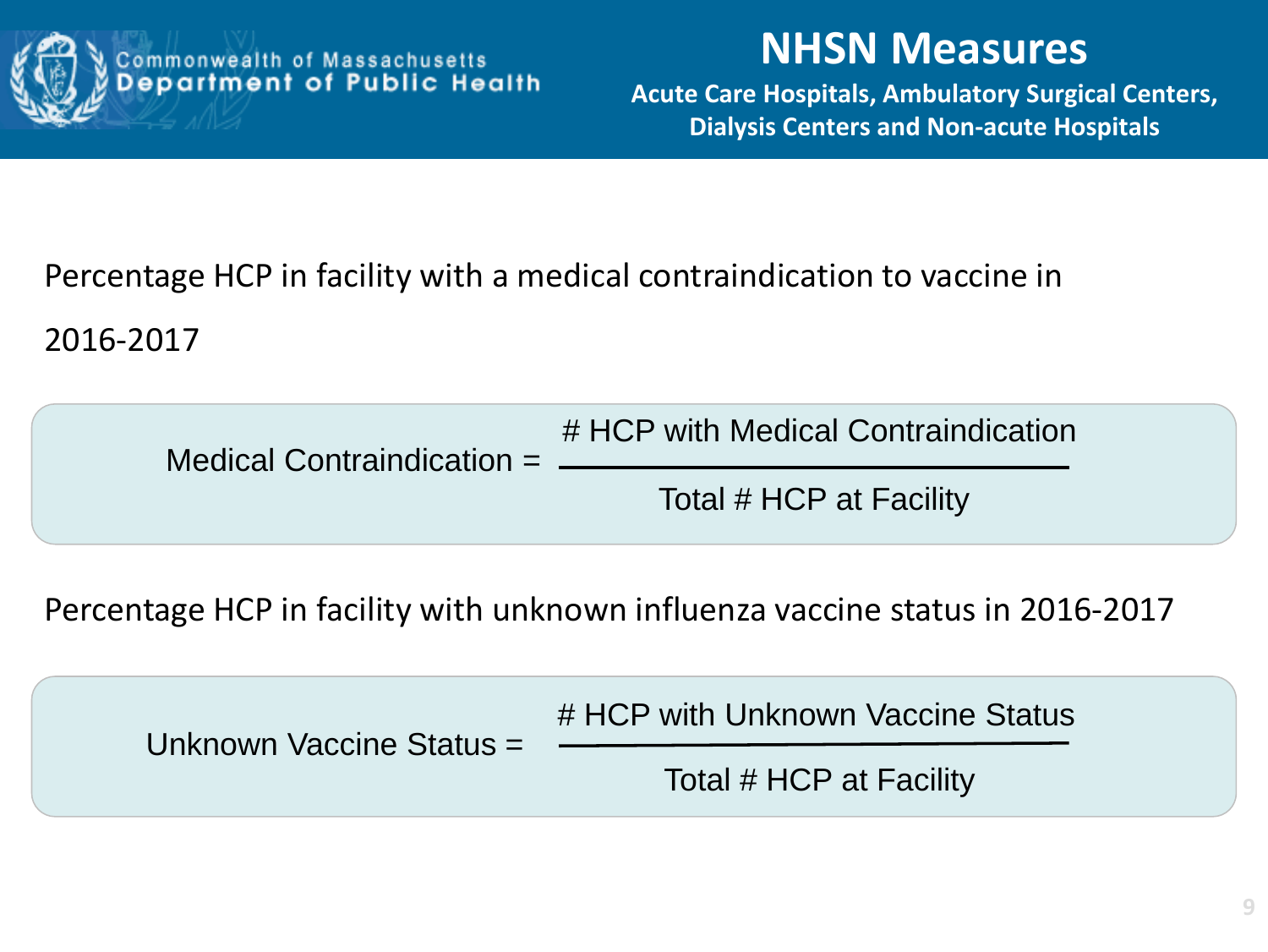

**Clinic, Nursing Home, Rest Home, and Adult Day Health Program Measures**

Facilities were required to report directly to DPH by April 15, 2017:

- Total number of employees as of December 31, 2016;
- Total number of employees receiving seasonal influenza vaccination provided by the health care facility between August 1, 2016 and March 31, 2017;
- Total number of employees receiving seasonal influenza vaccination administered outside the health care facility between August 1, 2016 and March 31, 2017; and
- Total number of employees who declined vaccination between August 1, 2016 and March 31, 2017.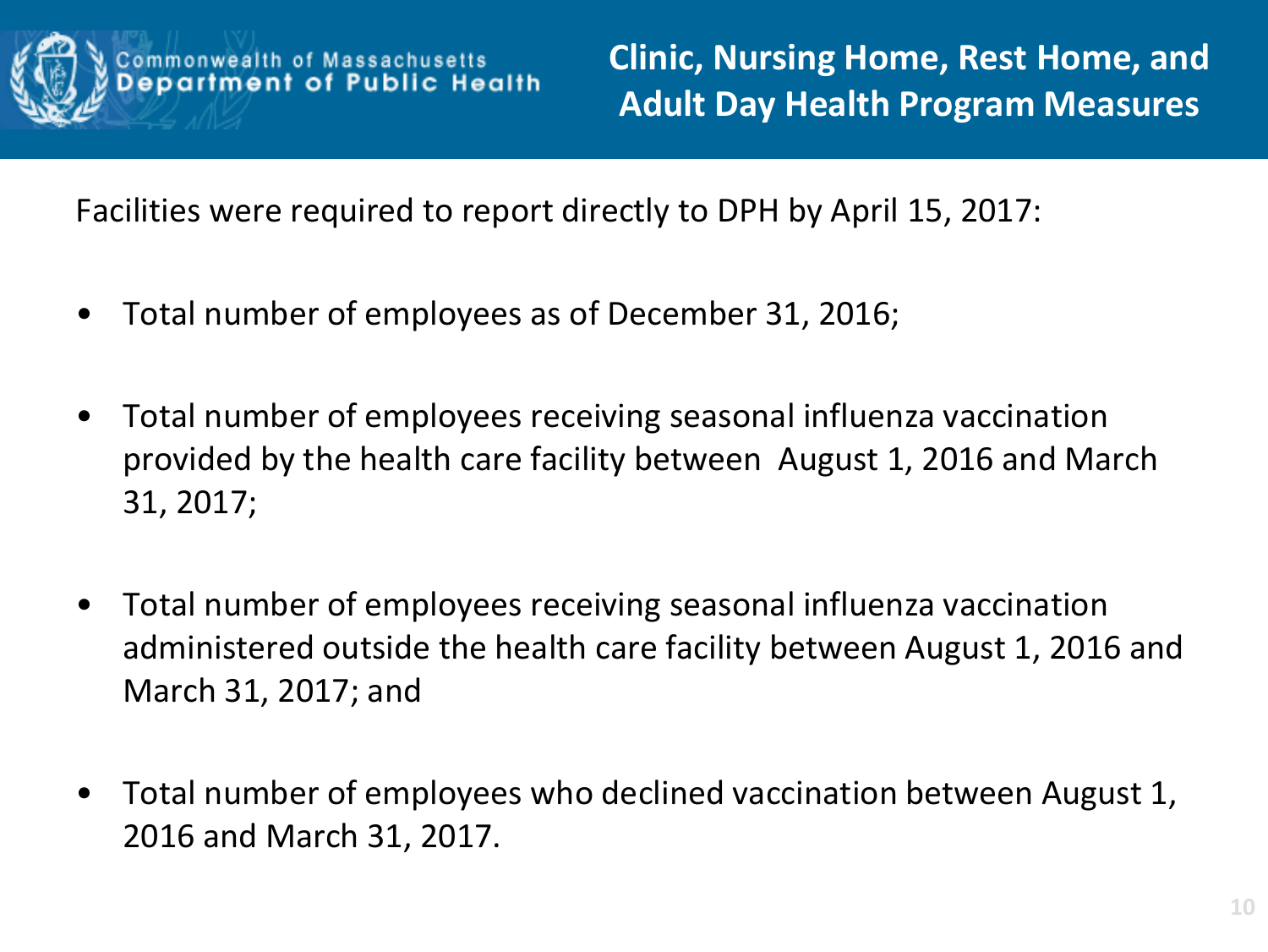

**Clinic, Nursing Home, Rest Home, and Adult Day Health Center Methodology** 

The facility vaccination rate was calculated by dividing the number of facility HCPs vaccinated by the total number of facility HCPs.

Massachusetts<br>of Public Health

| Vaccine Coverage = | HCP Vaccinated at Facility + HCP Vaccinated Elsewhere |
|--------------------|-------------------------------------------------------|
|                    | Total # HCP at Facility                               |
|                    |                                                       |

The overall mean percentage of HCPs vaccinated by facility type was calculated as the mean of all facility vaccination rates.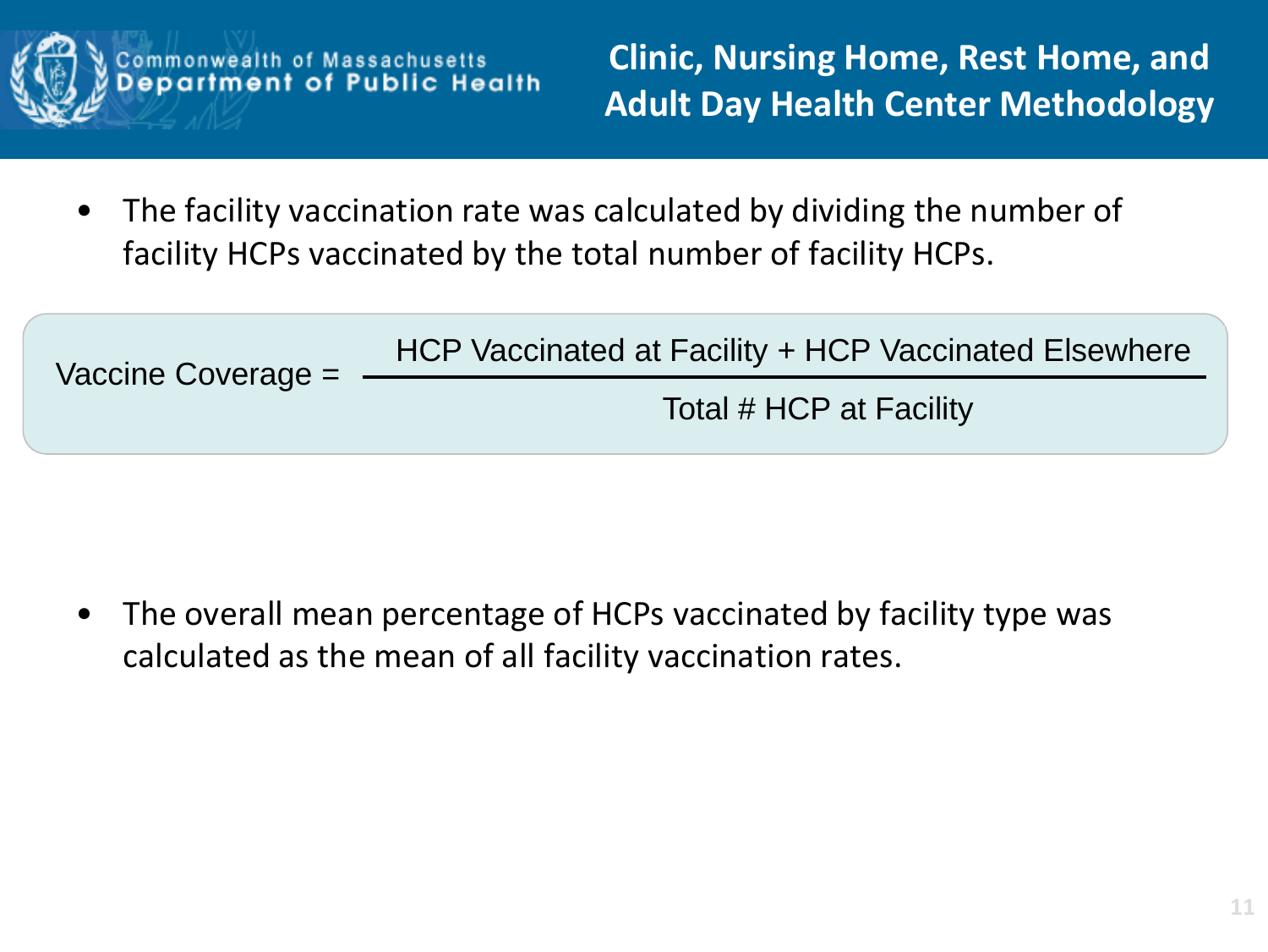

**Median and Range of HCP Influenza Vaccine Coverage at Massachusetts Acute Care Hospitals 2016-2017**

## **Key Findings**

- The statewide median for vaccine coverage was 94%
- 59 (82%) facilities achieved vaccine coverage of 90% or greater
- Most HCP were vaccinated at their workplace
- **Median** declination was



only 4% N=72 acute care hospitals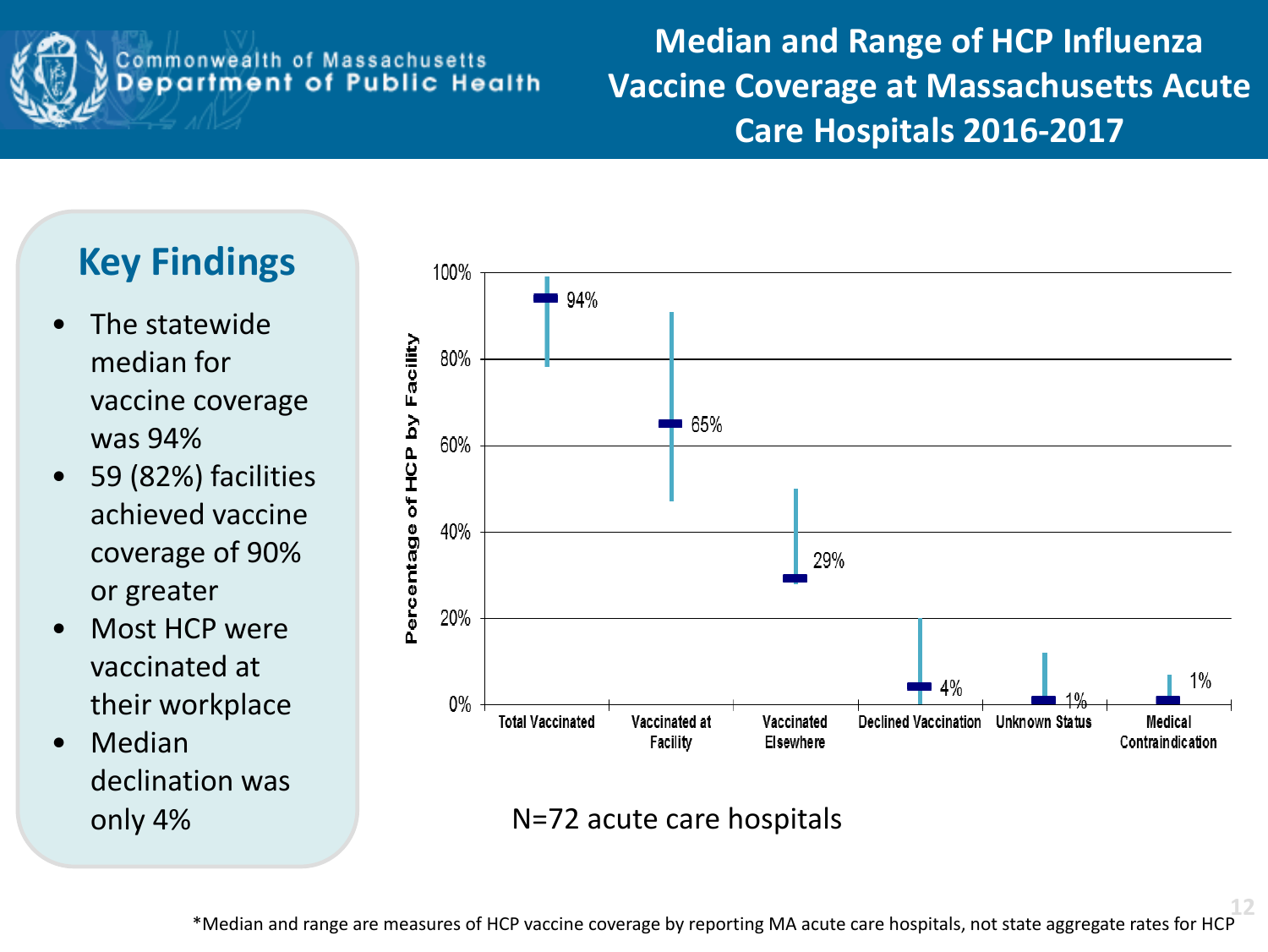

|                                            | <b>Mean State Aggregate HCP</b> |              |
|--------------------------------------------|---------------------------------|--------------|
|                                            | <b>Vaccine Coverage</b>         | Range        |
| <b>Total HCP Vaccinated</b>                | 240,095 (92%)                   | (77 - 99%)   |
| <b>Vaccinated at Facility</b>              | 175,626 (73%)                   | (47 - 91%)   |
| <b>Vaccinated Elsewhere</b>                | 64,469 (27%)                    | $(4 - 50\%)$ |
| <b>HCP Declined Vaccination</b>            | 12,735 (5%)                     | $(0 - 20\%)$ |
| <b>HCP with Unknown Vaccination Status</b> | 5,710 (2%)                      | $(0 - 12\%)$ |
| <b>HCP with a Medical Contraindication</b> | 1,759 (1%)                      | (0 - 7%)     |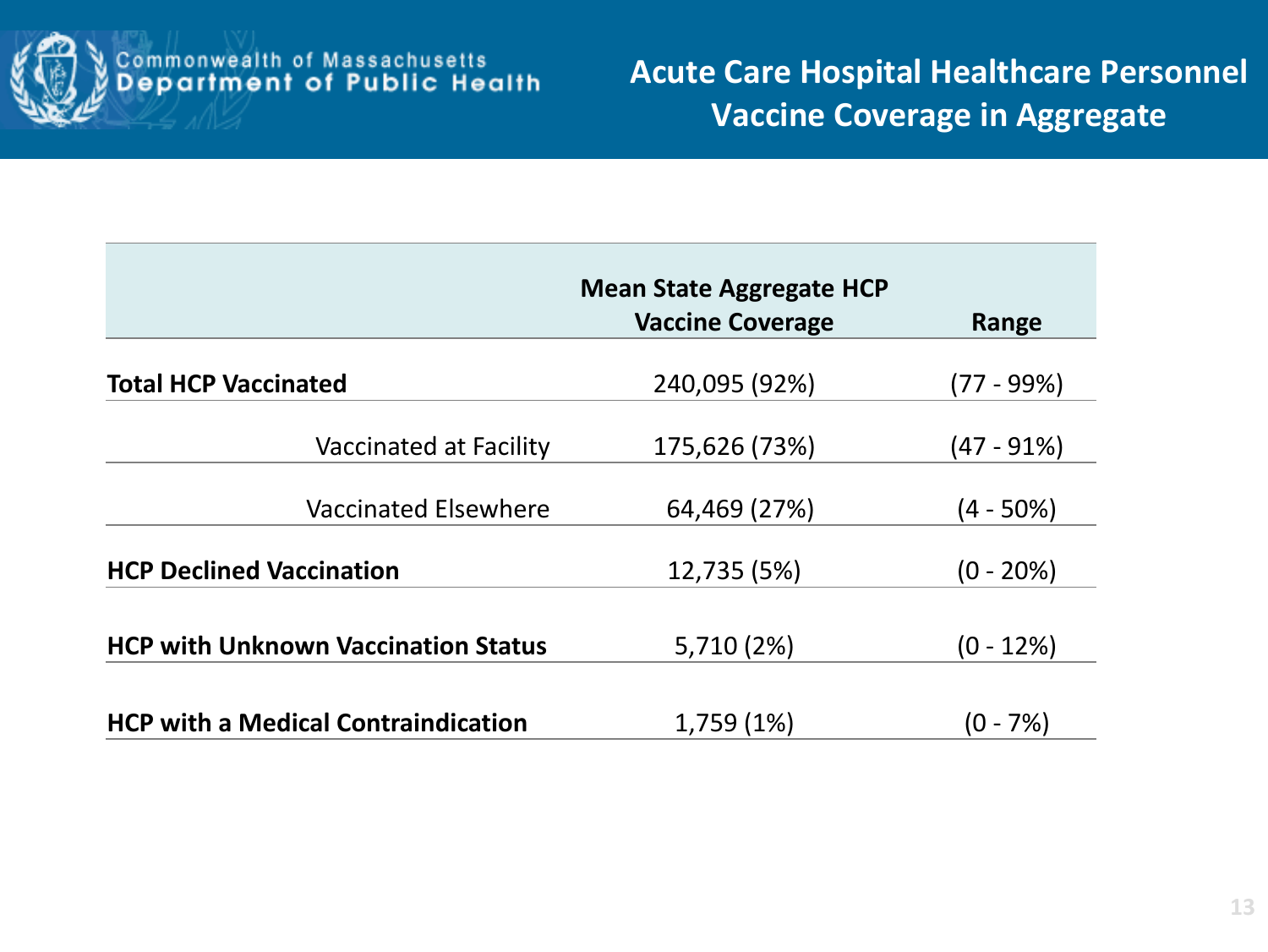

#### **Overall HCP Influenza Vaccine Coverage in Massachusetts ACHs by HCP Type**

#### **Key Findings**

- Overall, salaried employees were most likely to decline vaccine when compared to other HCP types. This may be partially explained by salaried employees having the most complete reporting.
- Licensed Independent Practitioners were most likely to have unknown vaccine status.

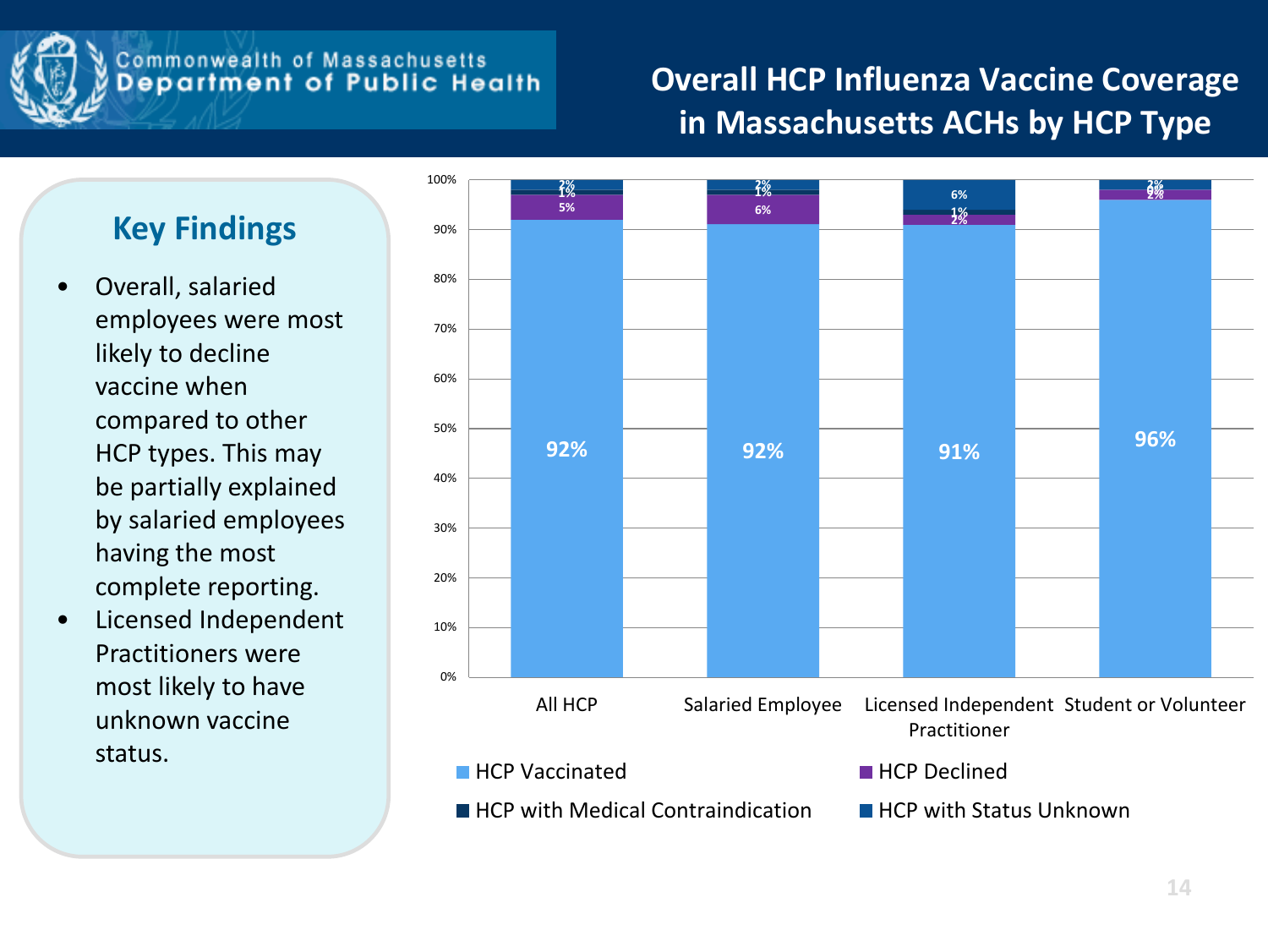

# **Trends Over Time Acute Care Hospitals**



Median HCP vaccine coverage increased slightly in 2016-17 and met the Healthy People 2020 benchmark of 90%. The median declination rate remained 4% in 2016-17.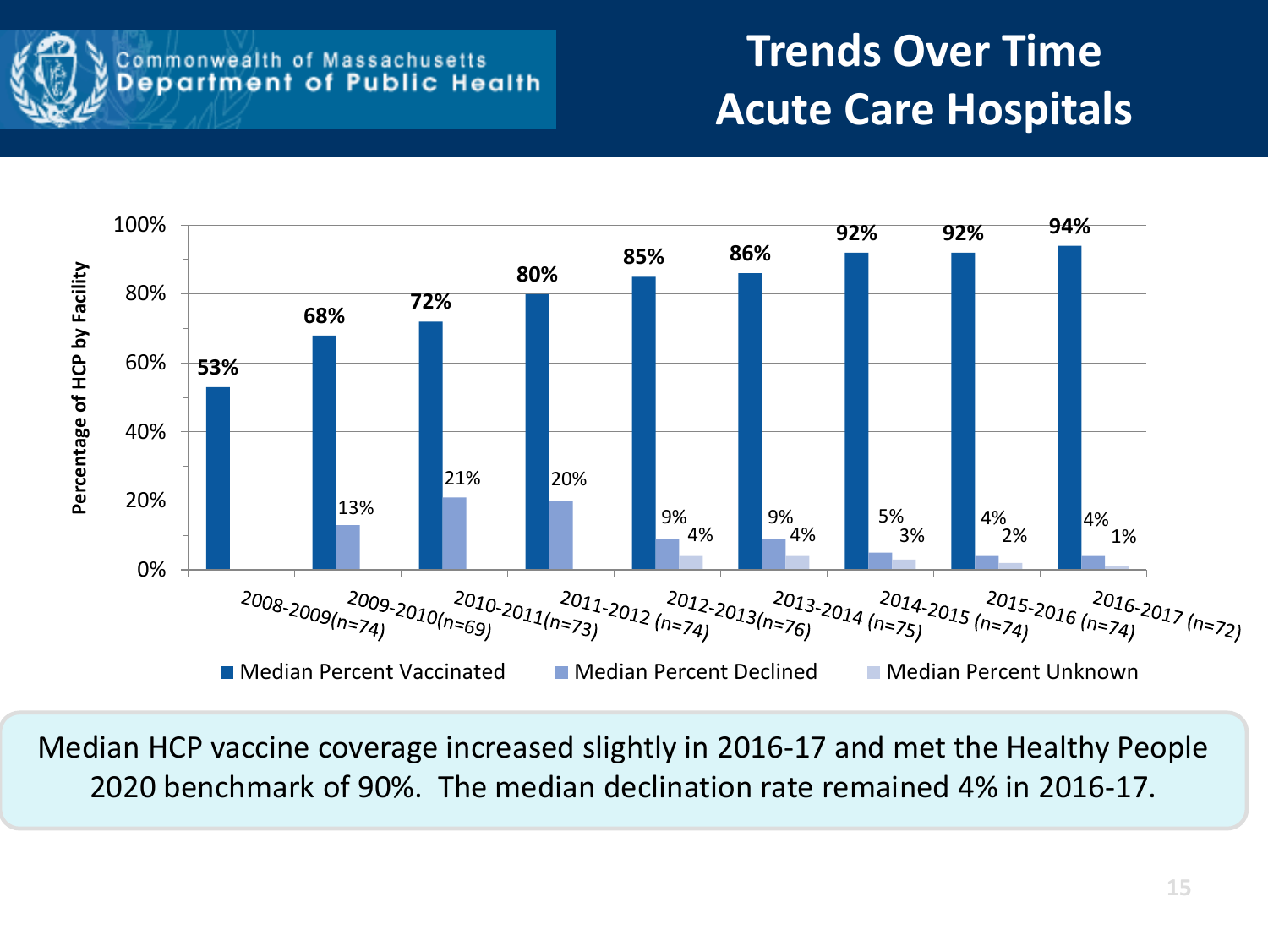

### **Mean percentage of HCP at Ambulatory Surgical Centers Vaccinated against Influenza During 2016-2017 season**

|                                            | <b>Mean % Vaccinated</b> | Range         |
|--------------------------------------------|--------------------------|---------------|
| <b>Total Vaccinated</b>                    | 85%                      | (43-<br>100%) |
| <b>Vaccine Declination Rate</b>            | 11%                      | $(0-57%)$     |
| <b>HCP with Unknown Vaccination Status</b> | 2%                       | $(0-30\%)$    |
| <b>HCP with a Medical Contraindication</b> | 2%                       | $(0-12%)$     |
| <b>Location Vaccinated</b>                 |                          |               |
| <b>At Place of Employment</b>              | 44%                      | $(0-90%)$     |
| <b>Outside Place of Employment</b>         | 41%                      | (3-100%)      |

N=48 reporting ASCs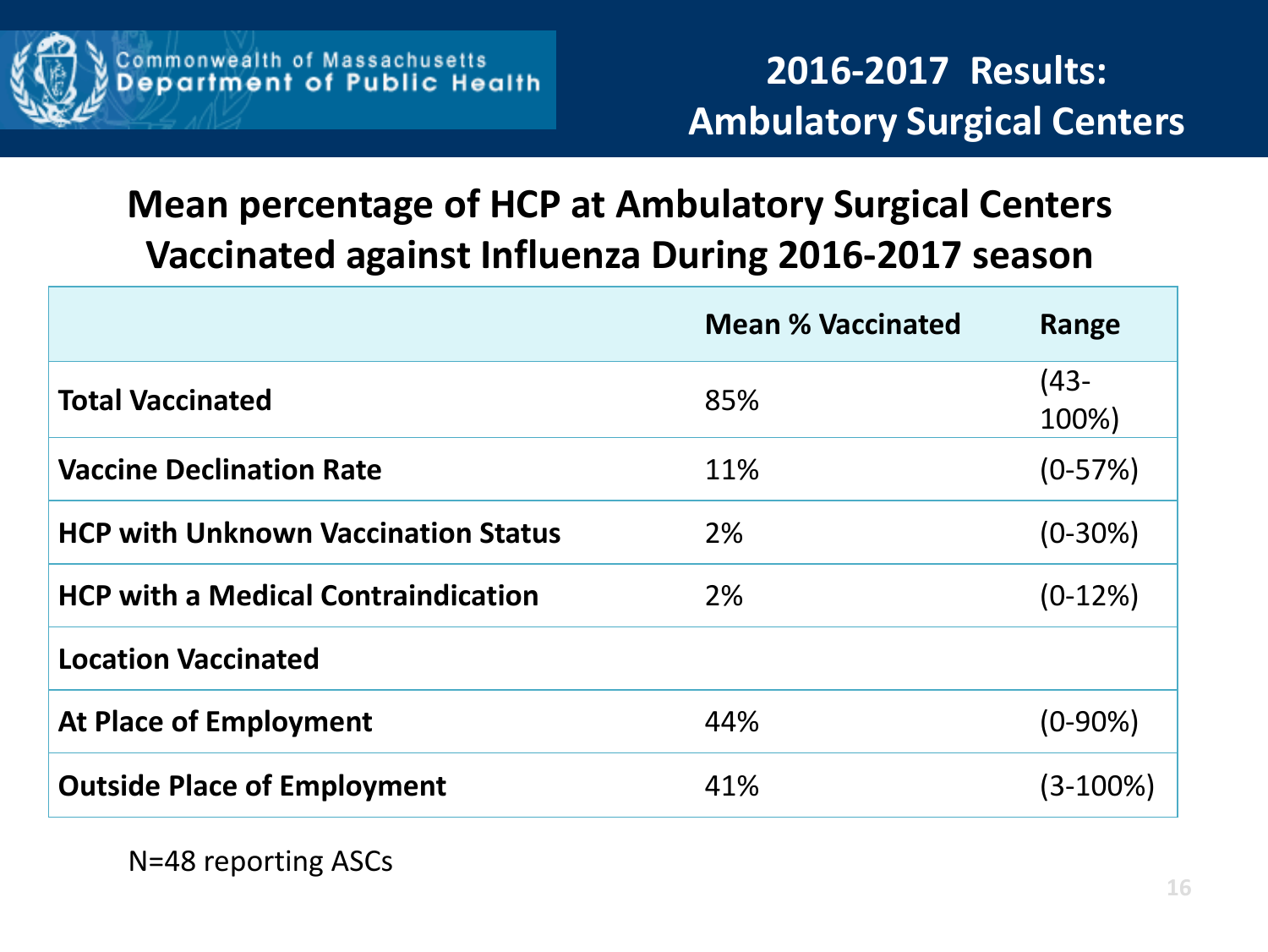

#### **Overall Ambulatory Surgical Center Vaccination of HCP by Personnel Category**

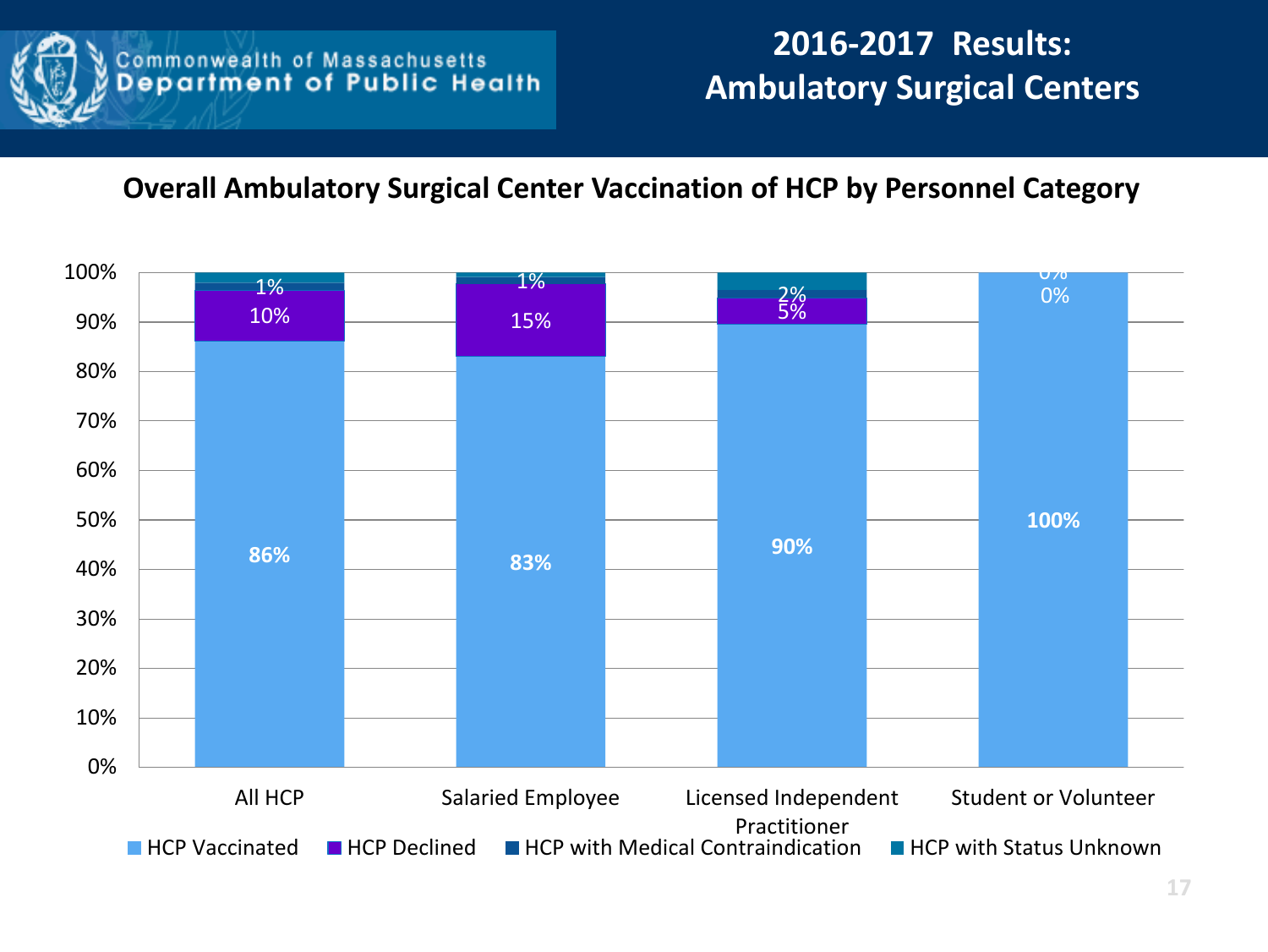

#### **Mean Percent of Dialysis Center HCP Vaccinated against Influenza During the 2016-2017 Season**

|                                            | Mean %<br><b>Vaccinated</b> | Range       |
|--------------------------------------------|-----------------------------|-------------|
| <b>Total Vaccinated</b>                    | 88%                         | (50-100%)   |
| <b>Vaccination Declination Rate</b>        | 8%                          | $(0-50\%)$  |
| <b>HCP with Unknown Vaccination Status</b> | 3%                          | $(0-24%)$   |
| <b>HCP with a Medical Contraindication</b> | $1\%$                       | $(0-11\%)$  |
| <b>Location Vaccinated</b>                 |                             |             |
| <b>At Place of Employment</b>              | 57%                         | $(20-97%)$  |
| <b>Outside Place of Employment</b>         | 30%                         | $(3 - 59%)$ |

N=73 Reporting Facilities **18**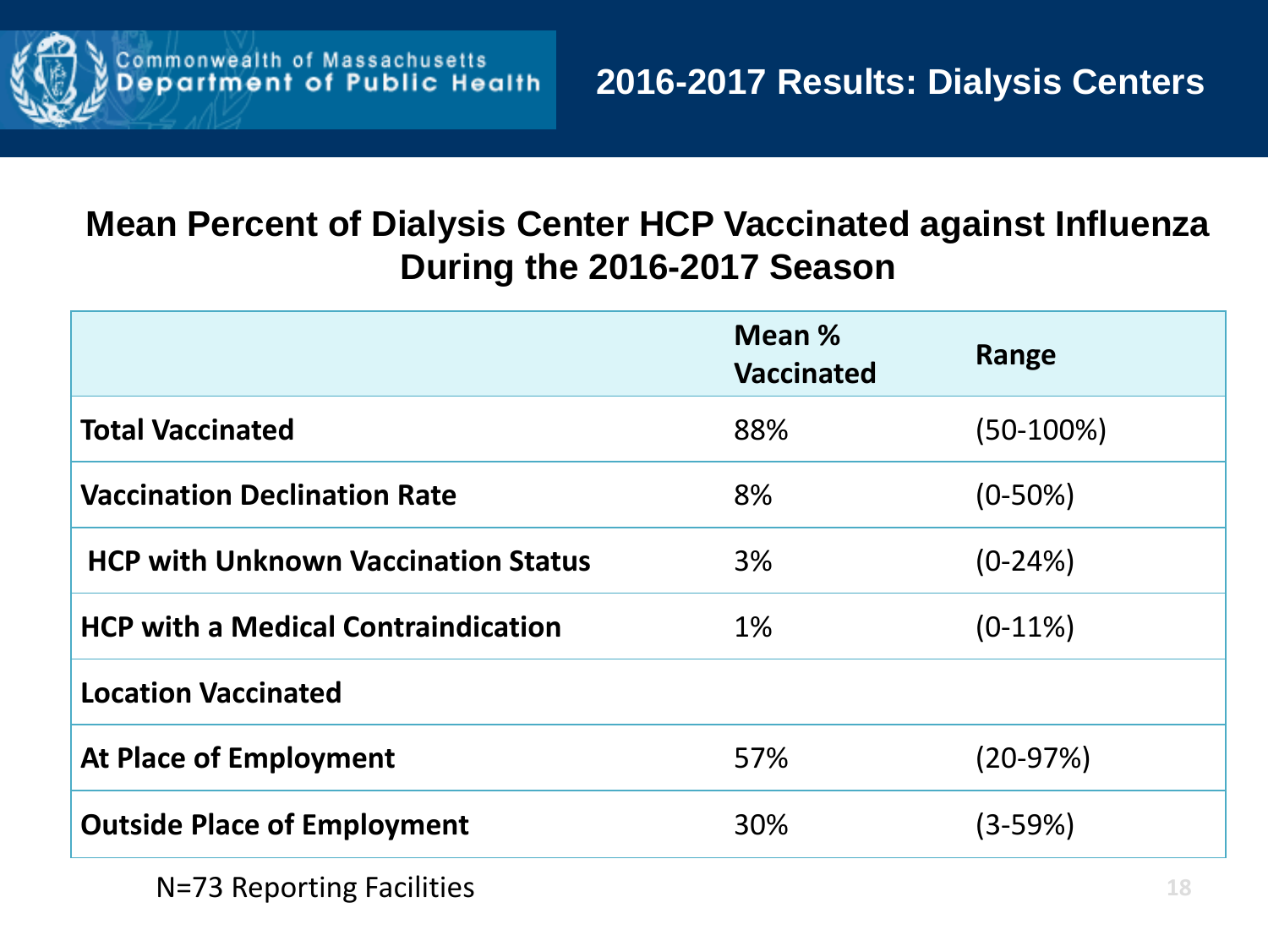

**2016-2017 Results: Dialysis Centers** 

#### **Overall Dialysis Center Vaccination of HCP by Personnel Category**



 $\blacksquare$  HCP Vaccinated  $\blacksquare$  HCP Declined  $\blacksquare$  HCP with Medical Contraindication  $\blacksquare$  HCP with Status Unknown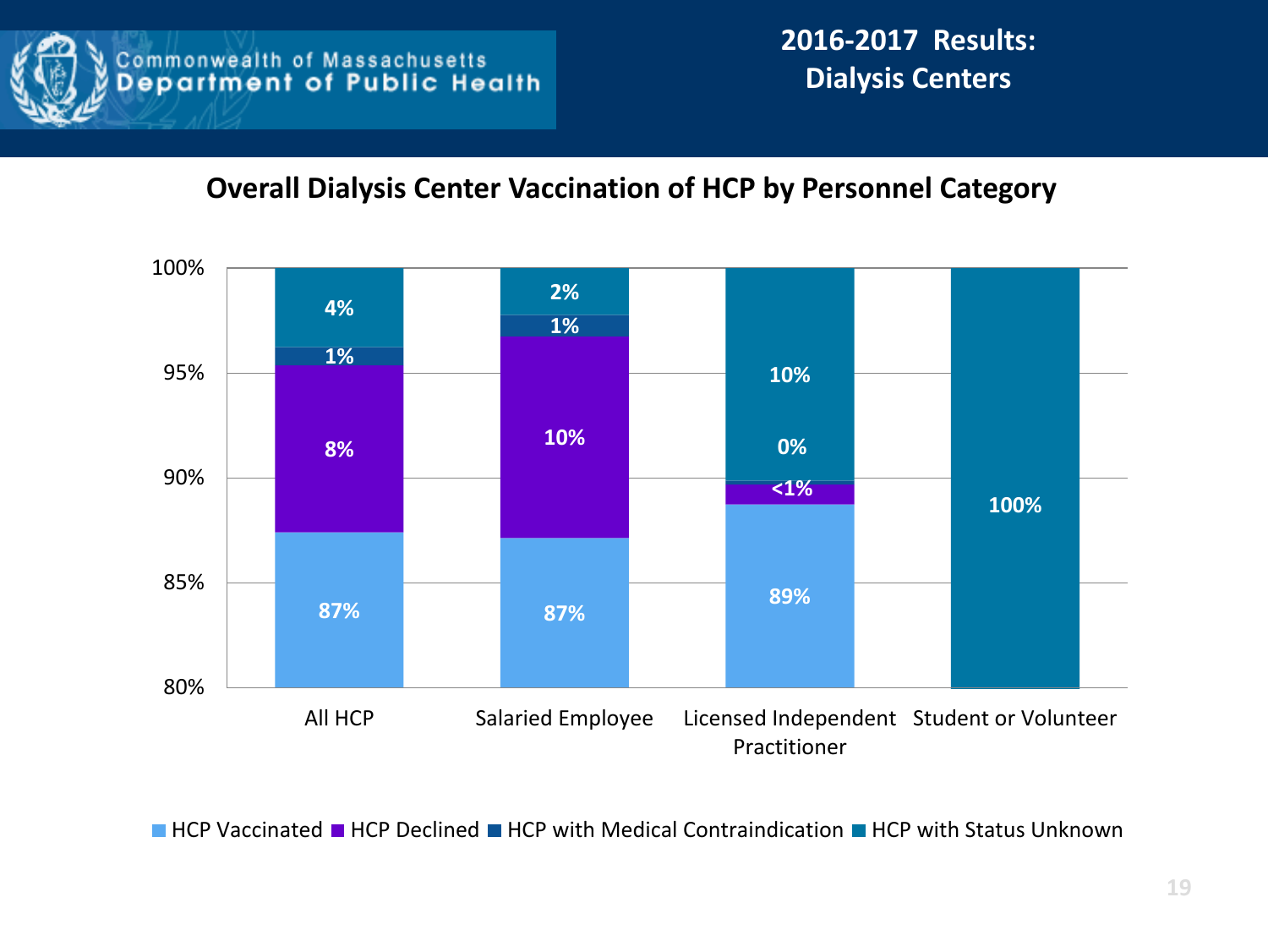

## **Mean Percent of Non-Acute Care Hospital HCP Vaccinated against Influenza During the 2016-2017 Season**

|                                            | Mean %<br><b>Vaccinated</b> | Range        |
|--------------------------------------------|-----------------------------|--------------|
| <b>Total Vaccinated</b>                    | 79%                         | (35-98%)     |
| <b>Vaccination Declination Rate</b>        | 12%                         | $(0-52%)$    |
| <b>HCP with Unknown Vaccination Status</b> | 8%                          | $(0-43%)$    |
| <b>HCP with a Medical Contraindication</b> | $1\%$                       | $(0-4% )$    |
| <b>Location Vaccinated</b>                 |                             |              |
| <b>At Place of Employment</b>              | 56%                         | $(23 - 77%)$ |
| <b>Outside Place of Employment</b>         | 24%                         | (3-45%)      |

N=39 Reporting Facilities **20**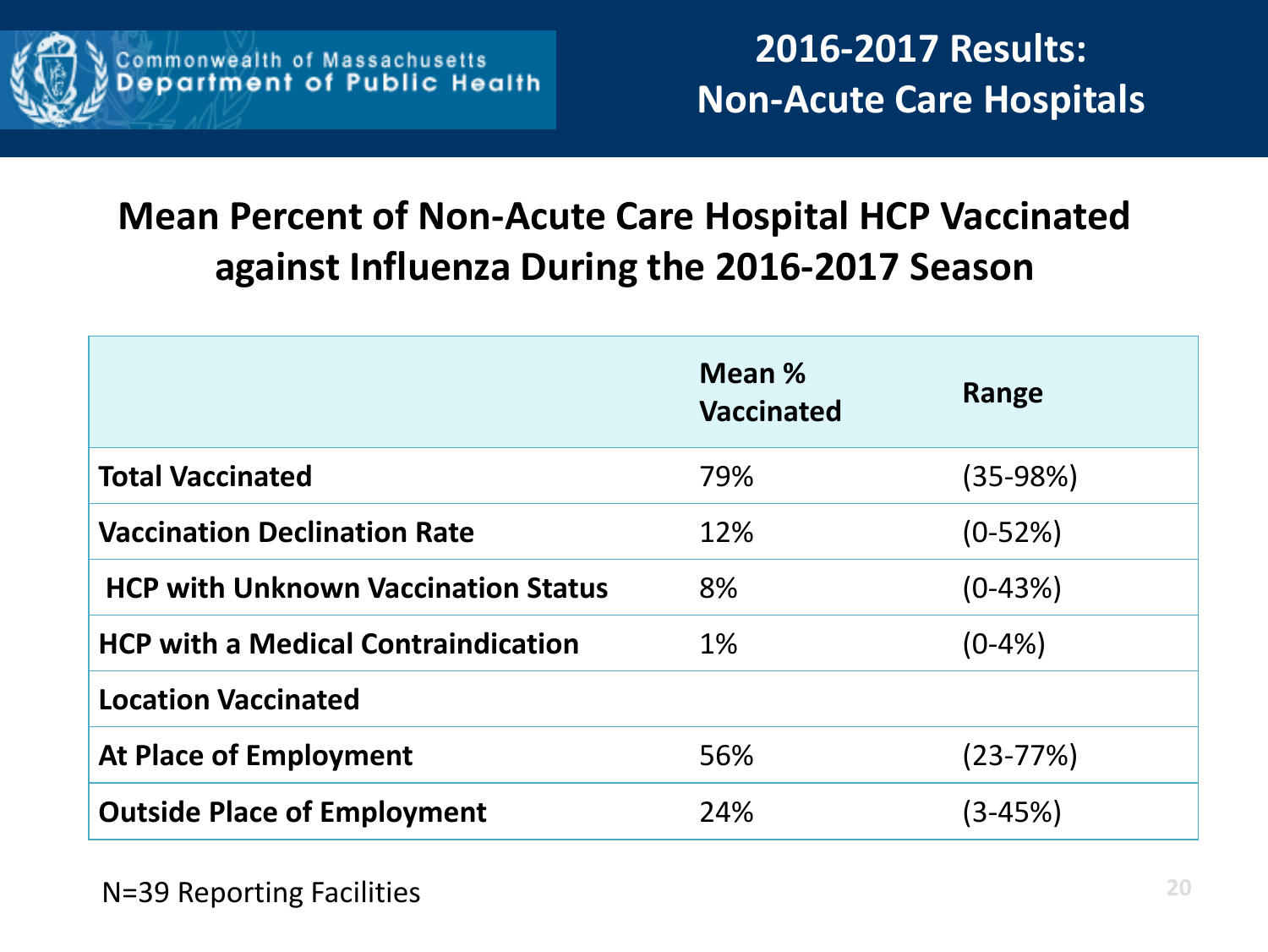

## **Overall Non-Acute Care Hospital Vaccination of HCP by Personnel Category**



**HECP Vaccinated HCP Declined HCP with Medical Contraindication HCP with Status Unknown** 

#### N=39 Reporting Facilities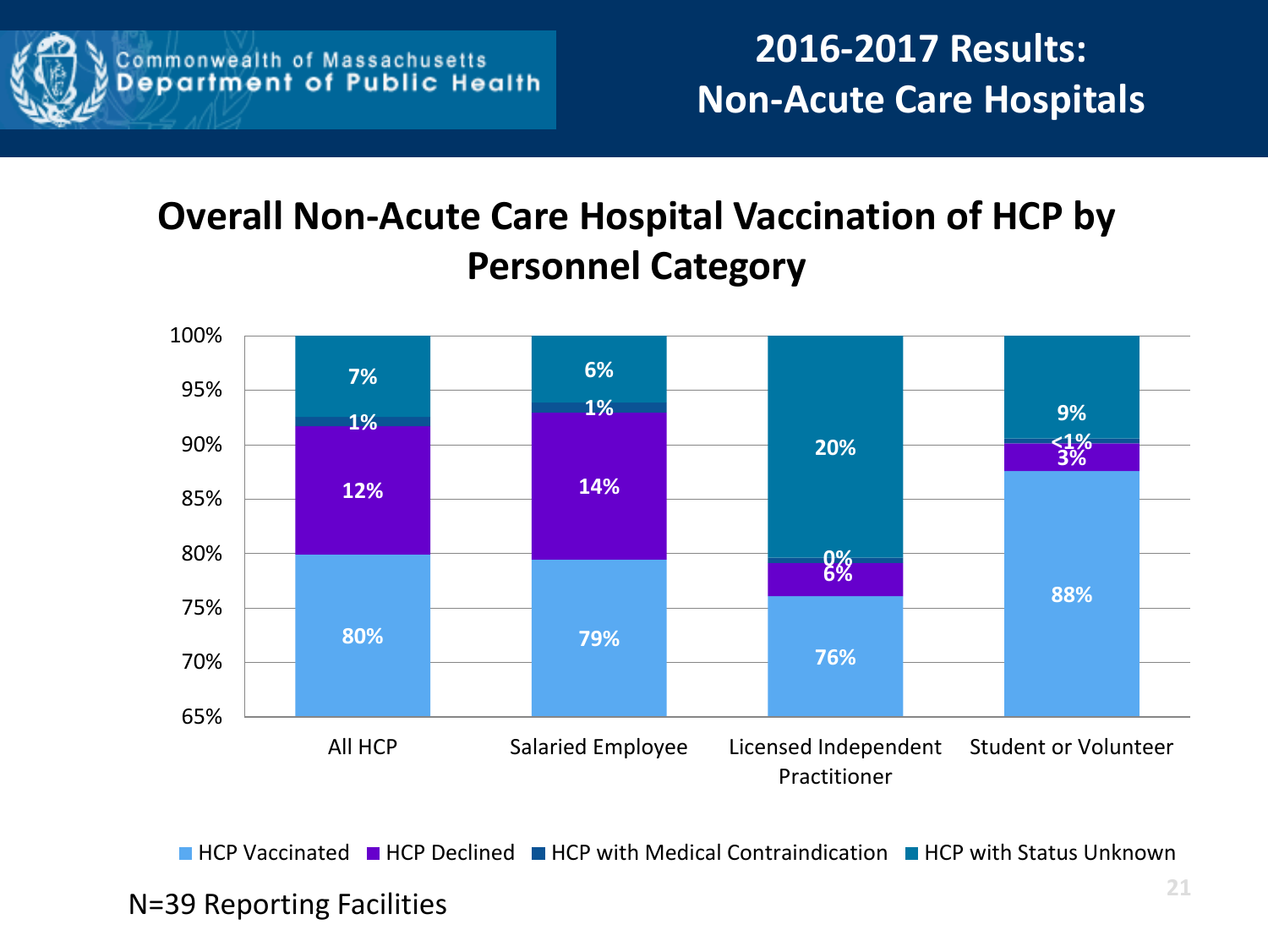

**Trends Over Time: ASCs, Dialysis Centers and Non-Acute Hospitals** 

**Mean Percent of HCP Vaccination and Declination Rates for Ambulatory Surgical Centers, Dialysis Centers and Non-Acute Hospitals: 2012-2017 Influenza Seasons**

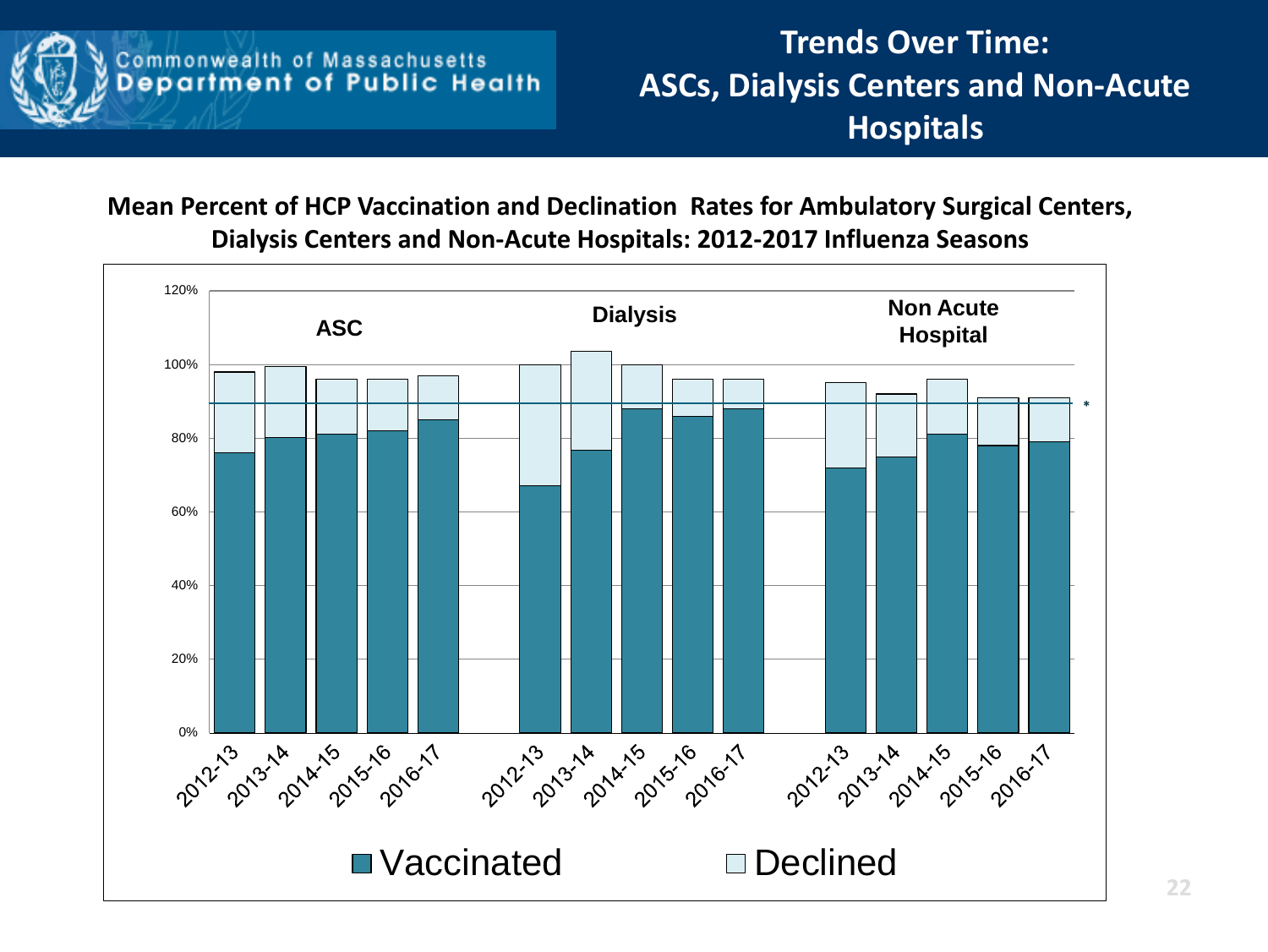

## **Mean Percent of Clinic HCP Vaccinated against Influenza During the 2016-2017 Season**

|                                    | Mean %<br><b>Vaccinated</b> | Range       |
|------------------------------------|-----------------------------|-------------|
| <b>Total Vaccinated</b>            | 65%                         | $(0-100\%)$ |
| <b>Total Exceptions*</b>           | 27%                         | $(0-100\%)$ |
|                                    |                             |             |
| <b>Location Vaccinated</b>         |                             |             |
| <b>At Place of Employment</b>      | 29%                         | $(0-100\%)$ |
| <b>Outside Place of Employment</b> | 36%                         | $(0-100\%)$ |

N=164 Facilities Submitted Data \*Total exceptions may include declination, medical

contraindications or religious exemption. **23**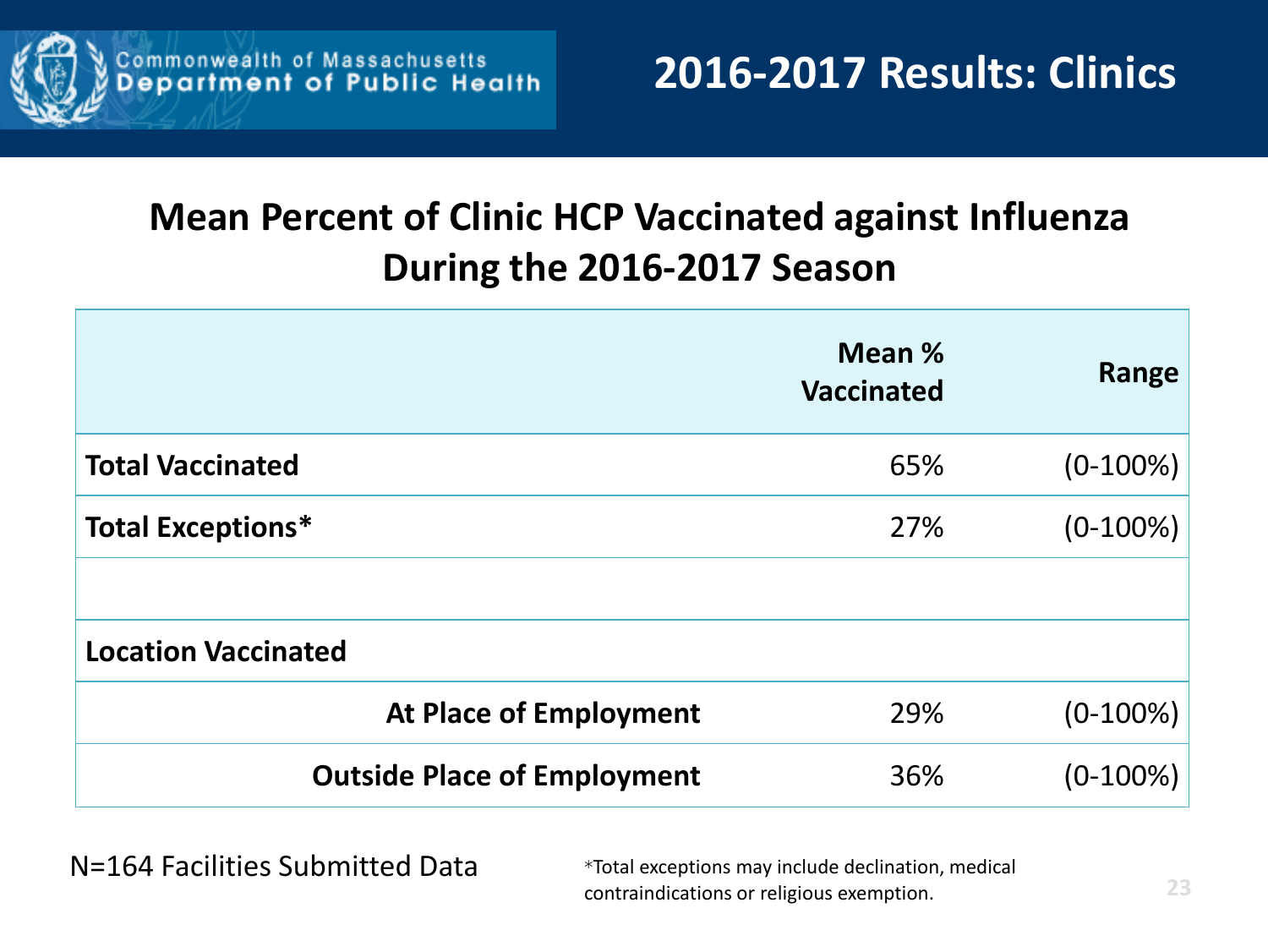

## **Mean Percent of Nursing Home HCP Vaccinated Against Influenza During the 2016-2017 Season**

|                                    | Mean %<br><b>Vaccinated</b> | Range       |
|------------------------------------|-----------------------------|-------------|
| <b>Total Vaccinated</b>            | 75%                         | $(15-100%)$ |
| <b>Total Exceptions*</b>           | 23%                         | $(0-78%)$   |
|                                    |                             |             |
| <b>Location Vaccinated</b>         |                             |             |
| <b>At Place of Employment</b>      | 54%                         | $(0-100\%)$ |
| <b>Outside Place of Employment</b> | 21%                         | $(0-83%)$   |

N=358 Facilities Submitted Data

\*Total exceptions may include declination, medical contraindication or religious exemption. **24**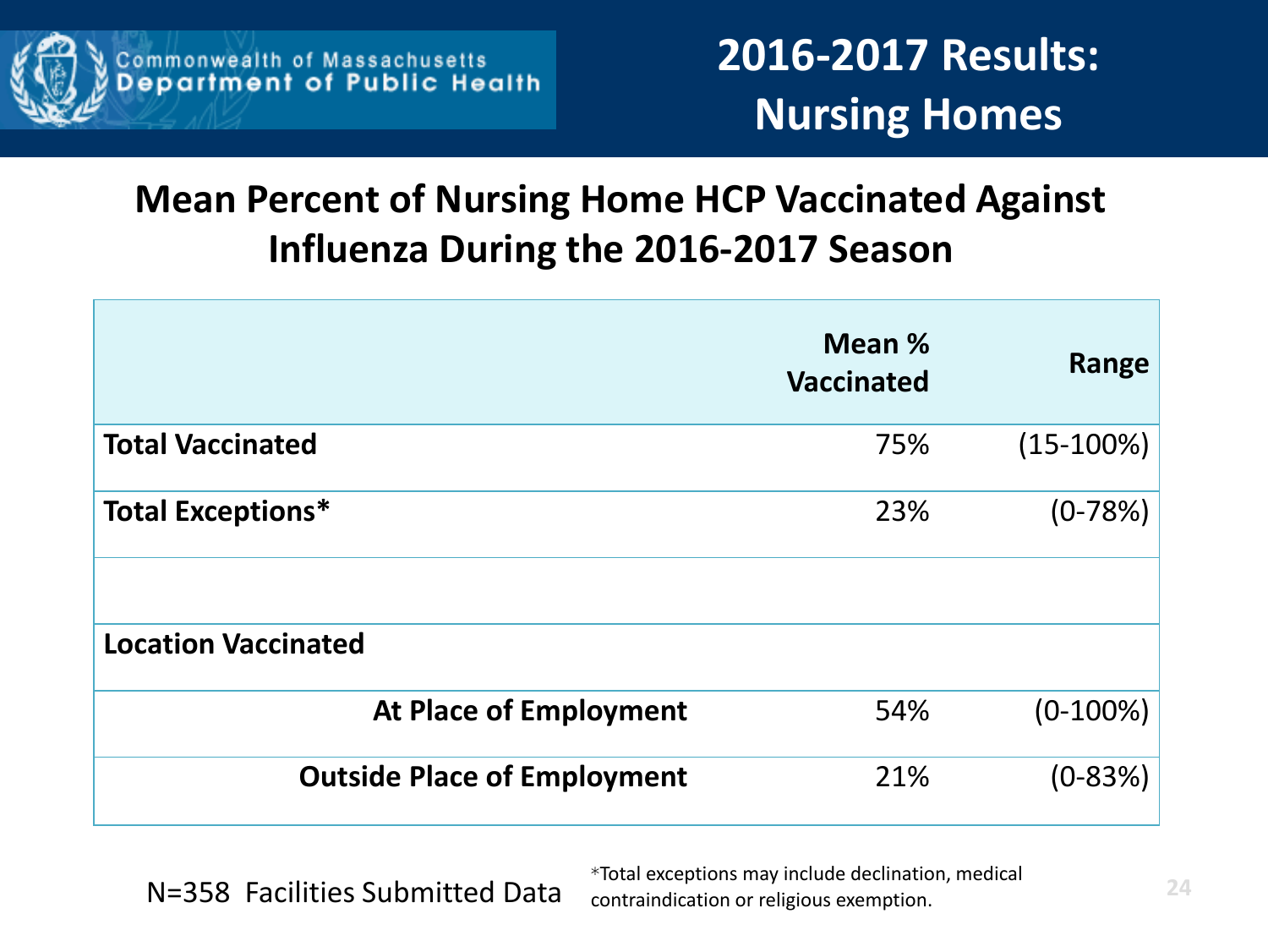

## **Mean Percent of Rest Home HCP Vaccinated Against Influenza During the 2016-2017 Season**

|                                    | Mean %<br><b>Vaccinated</b> | Range        |
|------------------------------------|-----------------------------|--------------|
| <b>Total Vaccinated</b>            | 75%                         | $(47-100\%)$ |
| <b>Total Exceptions*</b>           | 30%                         | $(0-70%)$    |
|                                    |                             |              |
| <b>Location Vaccinated</b>         |                             |              |
| <b>At Place of Employment</b>      | 35%                         | $(0-76%)$    |
| <b>Outside Place of Employment</b> | 40%                         | $(6 - 87%)$  |

N=20 Facilities Submitted Data

\*Total exceptions may include declination, medical contraindication or religious exemption.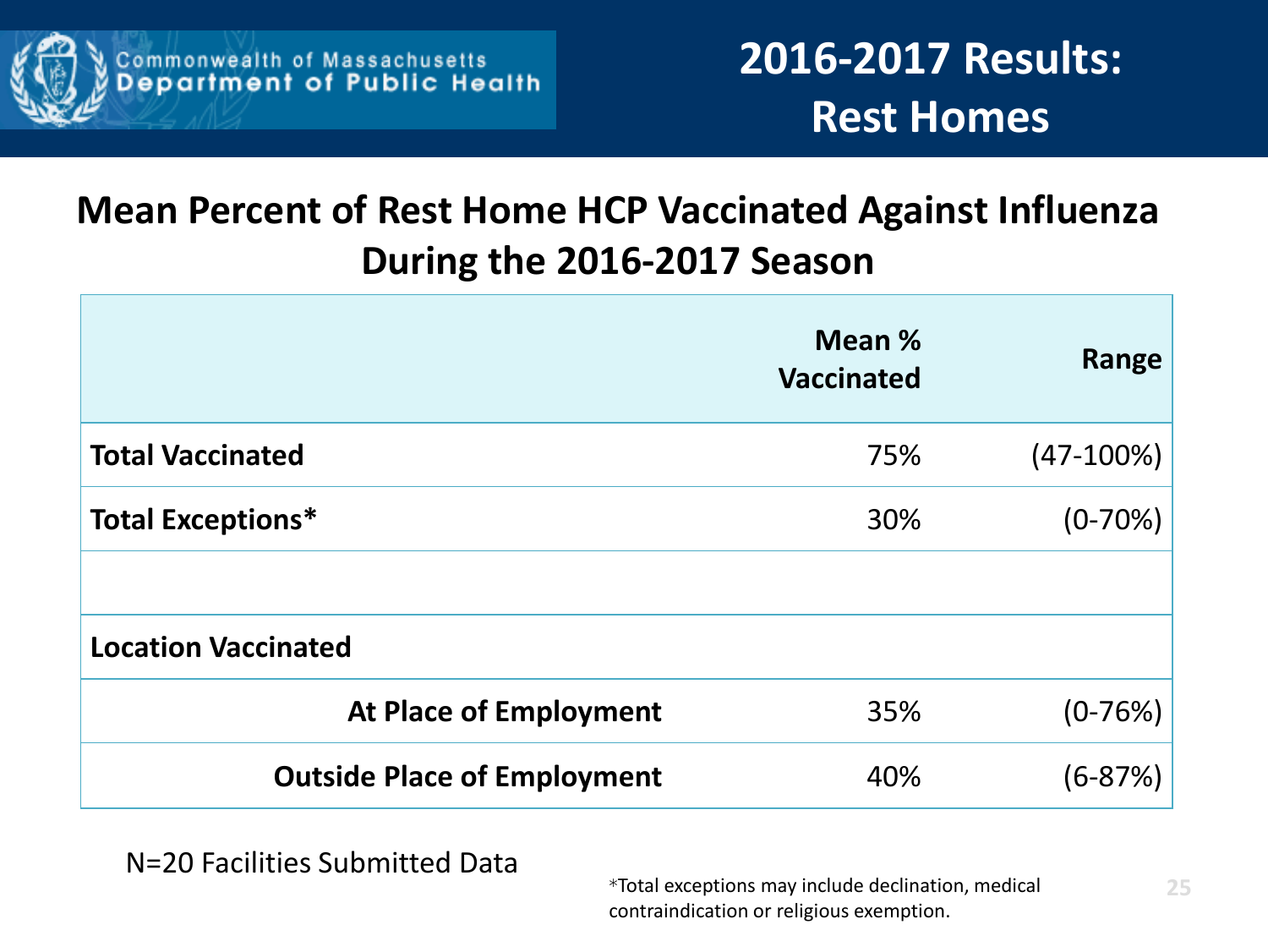

**2016-2017 Results: Adult Day Health Programs**

### **Mean Percent of Adult Day Health HCP Vaccinated against Influenza During the 2016-2017 Season**

|                                    | Mean %<br><b>Vaccinated</b> | Range       |
|------------------------------------|-----------------------------|-------------|
| <b>Total Vaccinated</b>            | 60%                         | $(0-100\%)$ |
| <b>Total Exceptions*</b>           | 40%                         | $(0-100\%)$ |
|                                    |                             |             |
| <b>Location Vaccinated</b>         |                             |             |
| <b>At Place of Employment</b>      | 32%                         | $(0-100\%)$ |
| <b>Outside Place of Employment</b> | 28%                         | $(0-100\%)$ |

N=132 Facilities Reported Data \*Total exceptions may include declination, medical contraindication or religious exemption. **26**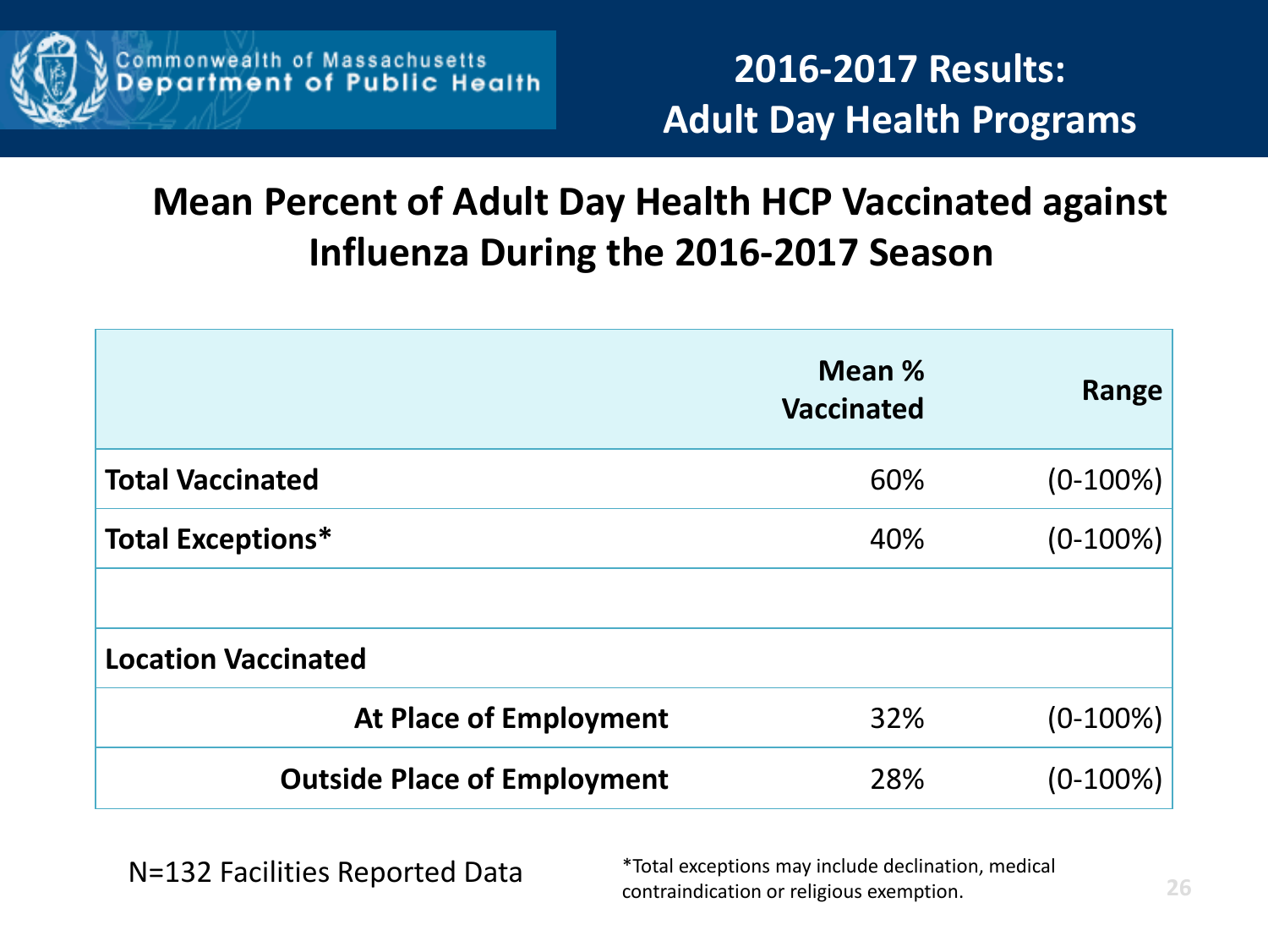

#### **Mean Percent of HCP Influenza Vaccinations and Declinations as Reported by Massachusetts Clinics, Nursing Homes, Rest Homes and Adult Day Health Programs: 2012-2017 Seasons**

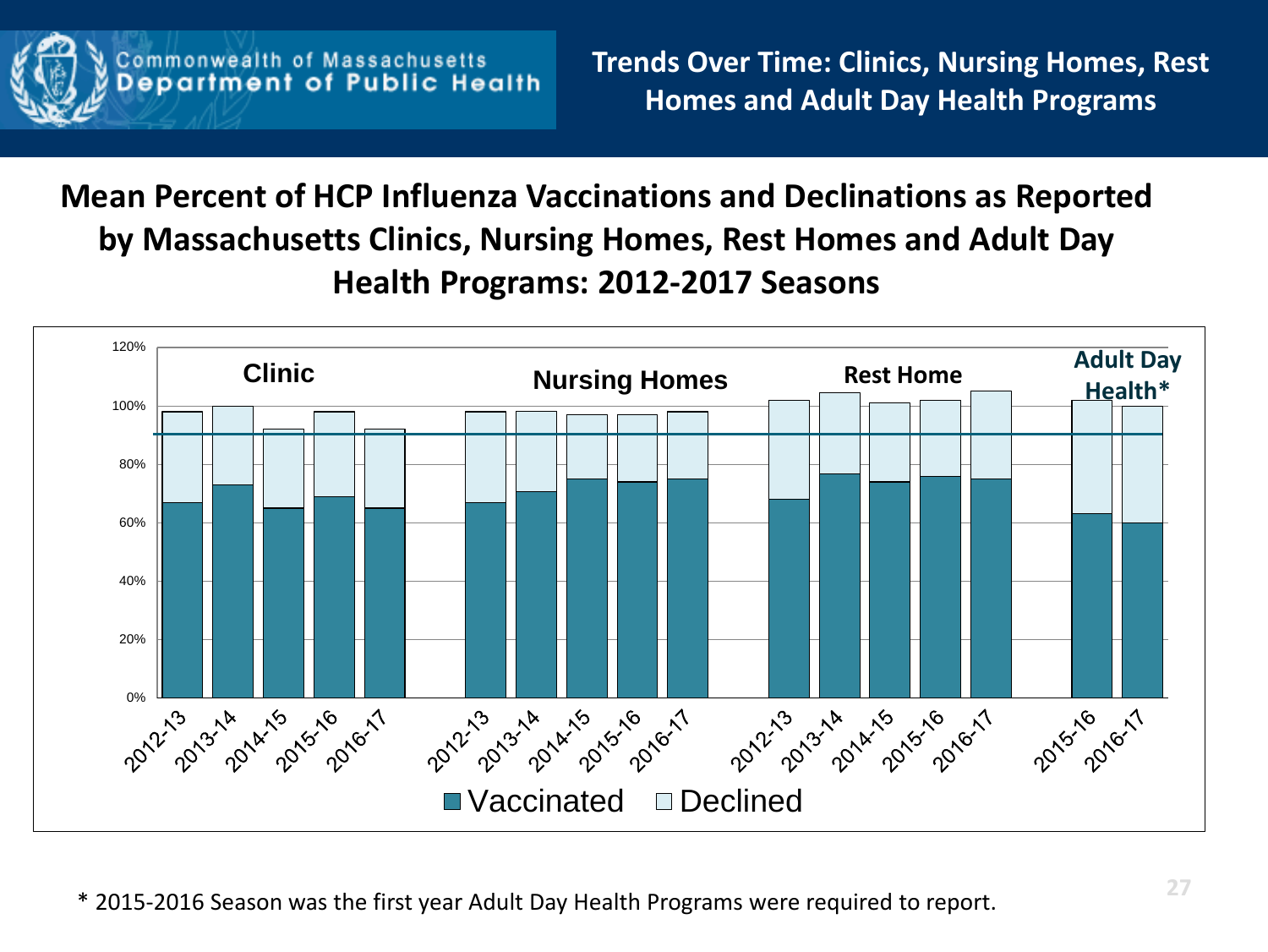

- All facility types (except Clinics) have reported higher vaccination rates in 2016- 2017 when compared to 2012-2013 season.
- Overall acute care hospital vaccine coverage exceeds the DPH and Healthy People 2020 benchmark for the third consecutive year.
- No other facility type reached the established overall performance goal.
- The range of vaccine coverage continues to vary widely.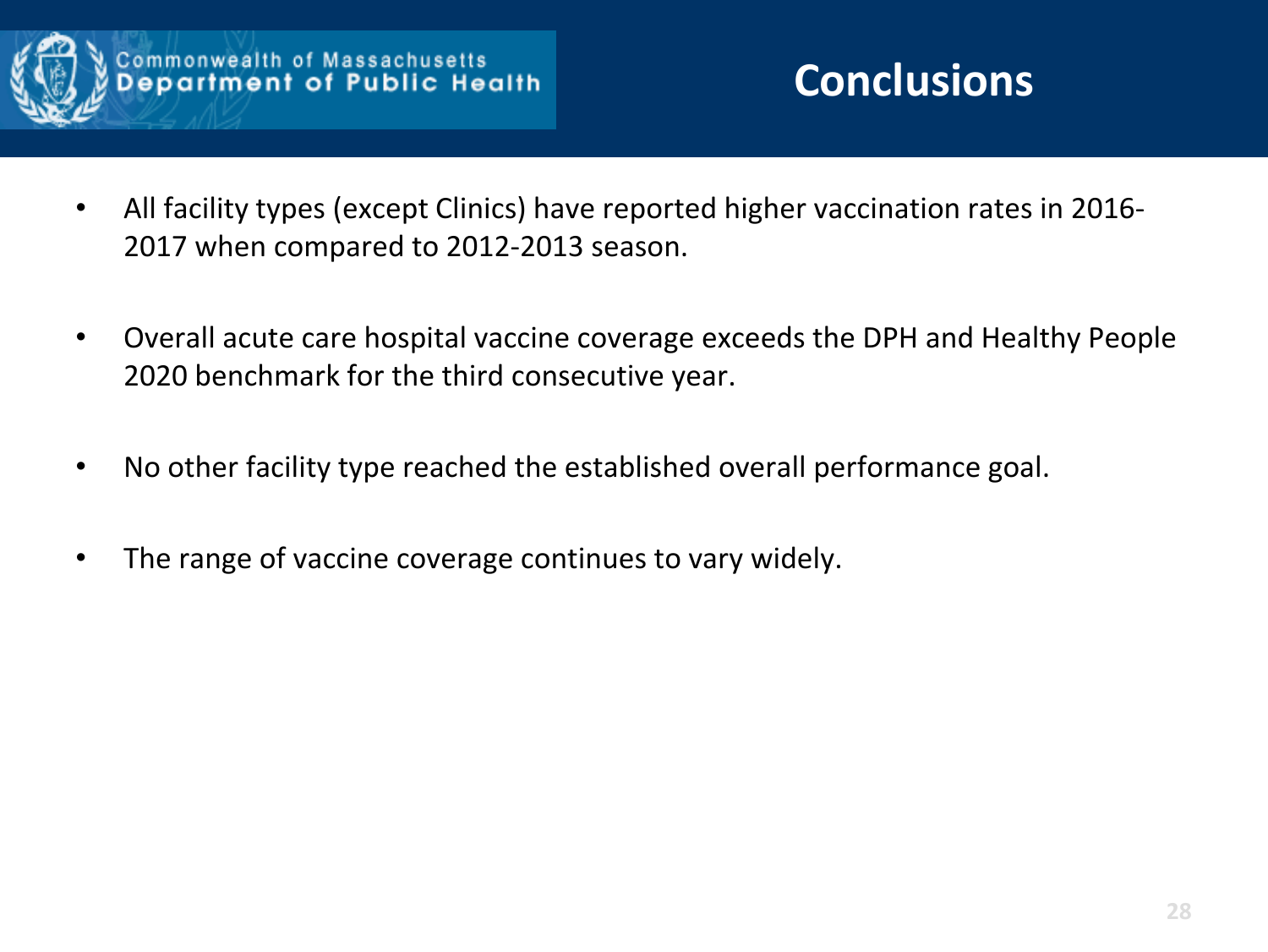

## **Enhanced Public Health Actions**

- DPH is planning a two part webinar series targeting Adult Day Health Centers, Clinics, Nursing Homes and Rest Homes. Program content will include: Influenza disease burden, key facts about the current season; surveillance and reporting; and strategies for increasing HCP coverage.
- DPH will continue to reinforce the reporting requirement and statewide performance goal during dialysis trainings, and on-site Infection Control Assessment and Response (ICAR) visits in nursing homes.
- DPH will continue to monitor trends and report annual compliance with the HCP influenza vaccination requirements.
- DPH will promote continuous quality improvement, and recommend licensed facilities share vaccination rates with all staff, including administrators, boards of directors, practice managers, ombudsperson and patient/family councils.
- DPH will continue to encourage facilities to evaluate their current influenza vaccination program and policies and develop an action plan to maximize influenza vaccination coverage of HCP to achieve the Healthy People 2020 and DPH target of 90% vaccination
- DPH will collaborate with public health partners to intensify efforts to improve immunization rates among HCP, especially among low outliers. **29**